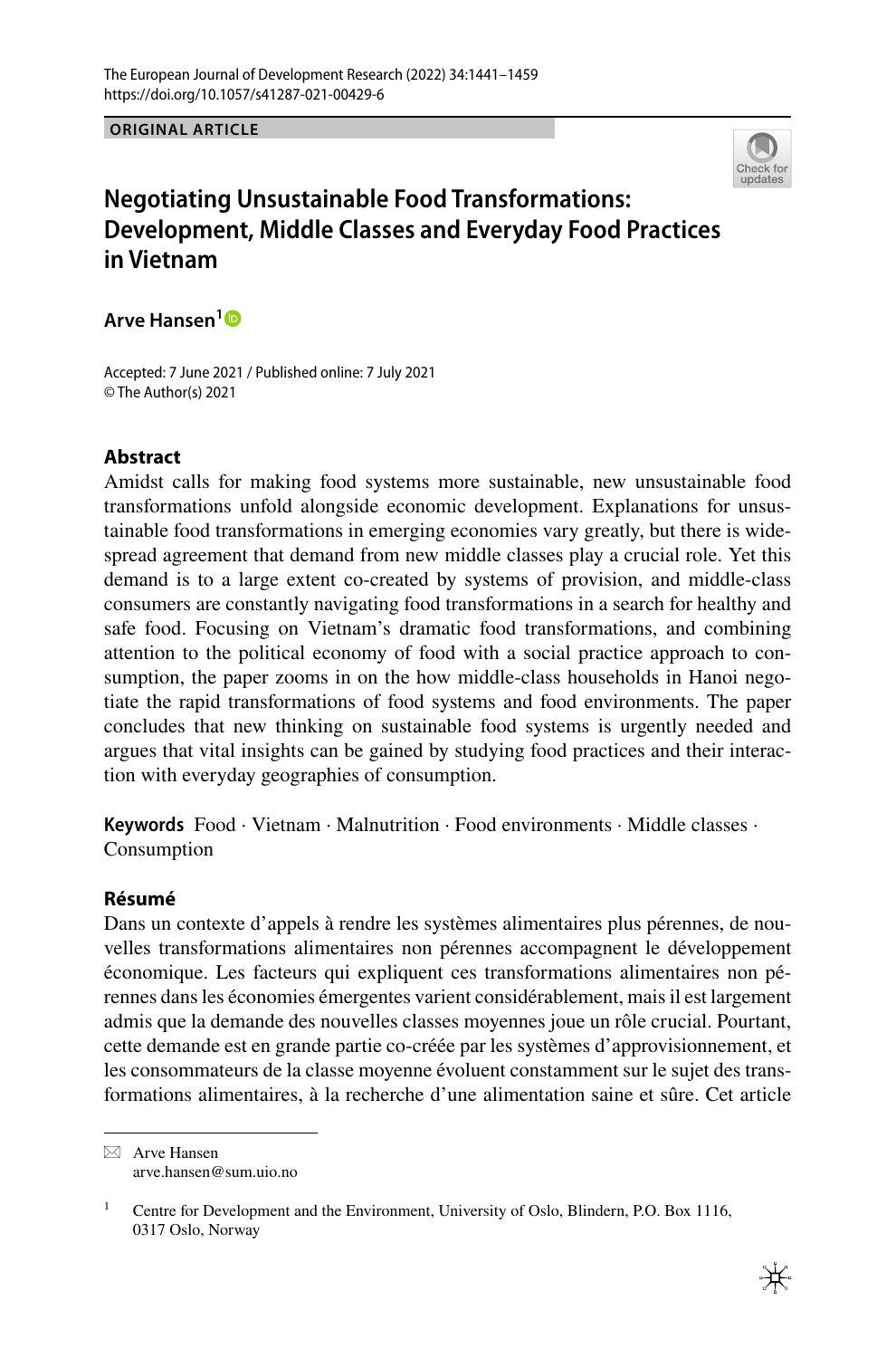porte son attention sur les transformations alimentaires spectaculaires du Vietnam et combine un regard sur l'économie politique de l'alimentation avec une approche de la consommation par la pratique sociale. Il se concentre ainsi sur la façon dont les ménages de la classe moyenne à Hanoï approchent les transformations rapides des systèmes alimentaires et des environnements alimentaires. L'article en conclut qu'une réfexion renouvelée sur les systèmes alimentaires pérennes est nécessaire et urgente, et afrme que des informations vitales peuvent être obtenues en étudiant les pratiques alimentaires et leur interaction avec les géographies quotidiennes de la consommation.

#### **Introduction**

That the world is facing a dramatic 'triple crisis of malnutrition' has been well established, with undernutrition, micro-nutrient defciencies and overnutrition coexisting, often within the same country. While hunger and undernutrition remain far from eliminated despite decades of targeted efort, overnutrition is increasing at a much faster pace. More people are now overweight than underweight globally, and overweight and obesity continue increasing in all the world's regions (FAO et al. [2019](#page-15-0)). The fact that low- and middle-income countries are also facing signifcant overnutrition challenges, combined with the environmental impacts of changing diets (Poore and Nemecek [2018\)](#page-16-0), has led to a necessary broadening of the focus on food in global development and sustainability agendas. While undernutrition, poverty and food supply remain the main focus, all forms of malnutrition are now discussed as sustainable development challenges (FAO et al. [2018,](#page-15-1) [2019](#page-15-0); World Bank [2019](#page-18-0); Swinburn et al. [2019;](#page-17-0) Reisch and Gwozdz [2019\)](#page-17-1). Based on a close reading of the many targets of the Sustainable Development Goals, Reisch and Gwozdz [\(2019](#page-17-1)) indeed conclude that healthy diets and healthy lifestyles now represent a pillar of sustainable development. The most recent Global Nutrition Report ([2018\)](#page-15-2) supports this view, and fnds that malnutrition, including overweight and obesity, is a social and economic problem 'holding back development across the world with unacceptable human consequences' (p. 21) and that 'progress to tackle all forms of malnutrition remains unacceptably slow' (p. 29). Increasingly, food safety is also recognised as a fundamental development issue (Grace [2015\)](#page-15-3), as well as a necessary component for achieving most of the SDGs (Grace [2017](#page-15-4)).

Although more food is produced in the world than ever before, the global food system is frequently portrayed as 'broken' (e.g. Carrington [2018\)](#page-15-5) or at least as 'failing' (see Bene et al. [2019\)](#page-15-6). The UN Environment Programme (UNEP) has called for a 'food systems revolution' (UNEP [2019a](#page-17-2)) and a 'great food transformation' (UNEP [2019b](#page-17-3)). However, while food transformations are indeed taking place in many parts of the world, they are often moving food systems in less rather than more sustainable directions. Large parts of the world are seeing transformations towards unsustainable and unhealthy diets consisting of more meat, more fast food, more ultraprocessed food, and more unhealthy fat and sugar (Popkin [2017;](#page-16-1) Popkin et al. [2012\)](#page-17-4). According to a recent Lancet Report (Swinburn et al. [2019](#page-17-0)), we are now facing a 'global syndemic of obesity, undernutrition and climate change'. Despite pockets of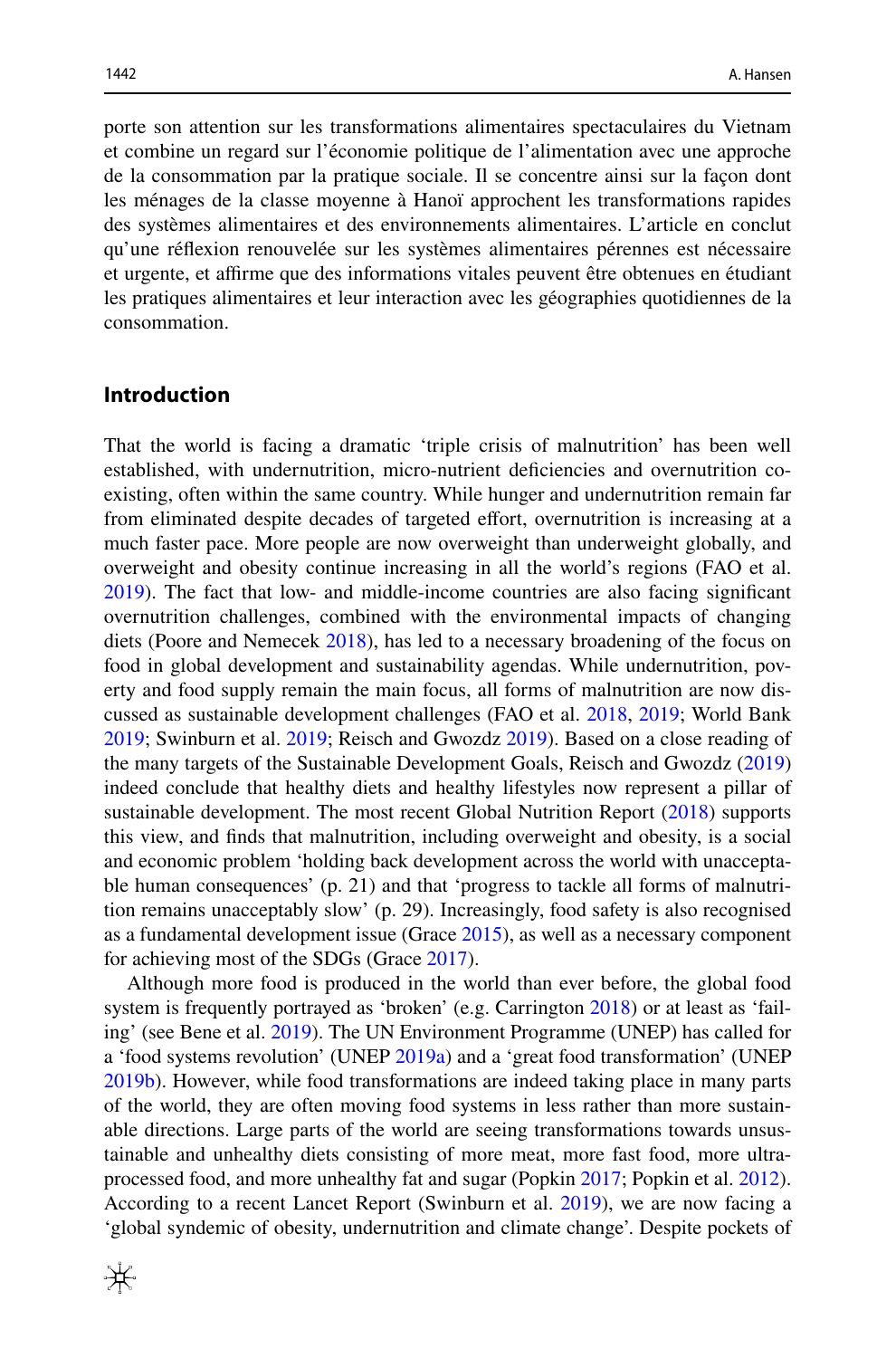improvement in health and nutrition, animal welfare and environmental protection, the global picture of food is bleak, and current global food systems are considered unsustainable whether we focus on health, the environment, human rights or socioeconomic development (Lang [2014\)](#page-16-2).

The potential benefits and positive spill-over effects of more sustainable and healthy diets have started to attract more attention in development research (Lang [2014](#page-16-2); Reisch and Gwozdz [2019](#page-17-1)). There are enormous potential sustainability benefts from changing diets, mainly from reducing the consumption of animal products. Indeed, based on a comprehensive study of the environmental impacts of food production and consumption, Poore and Nemecek ([2018,](#page-16-0) p. 991) argue that 'dietary change can deliver environmental benefts on a scale not achievable by producers'. This potential obviously grows further if we factor in the ongoing and expected future 'nutrition transitions' in large parts of the world (Popkin et al. [2012\)](#page-17-4). Indeed, the rapid economic growth and changing composition of food consumption in 'emerging economies' is expected to change the global food landscape the coming decades (Gandhi and Zhou [2014](#page-15-7)). In fact, studies fnd that consumption of highly processed food—the consumption of which is associated with increased risk of obesity and overweight (Holmes et al. [2018\)](#page-16-3) is growing faster in low- and middleincome countries than in high-income countries (Moodie et al. [2013](#page-16-4); Stuckler et al. [2012](#page-17-5)).

Explanations for unsustainable food transformations in emerging and developing economies vary greatly, but tend to focus on either the political economy of food provisioning or on the consumption patterns of new middle classes. It is widely accepted that unsustainable food transformations are closely connected to processes of economic development and urbanization, although the explanatory value of such macro-scale processes can be questioned (Stuckler et al. [2012\)](#page-17-5). Scholars have pointed towards the 'corporate food regime' (McMichael [2013](#page-16-5)), the spreading of the 'industrial grain-livestock complex' (Weis [2007](#page-18-1), [2013\)](#page-18-2) or capitalism's dependence on 'cheap food' (Moore [2015\)](#page-16-6) as central, where the 'world food economy' sees increasing concentration of power over food (Clapp [2016\)](#page-15-8), and capitalist logics favour industrialised agriculture and fast and highly processed food, to the detriment of people, animals and the environment (Weis [2013\)](#page-18-2). On the demand side, both in development and nutrition research, much attention is given to the changing diets of new middle classes in emerging economies. While the role of these middle classes in development remain debated (see Birdsall [2015;](#page-15-9) Melber [2015\)](#page-16-7), their explosive growth (Kharas [2017](#page-16-8)) and the fact that they are the 'proclaimed bearers of the so-called development torch' (Melber [2015](#page-16-7), p. 248) place them at the core of sustainable development. When it comes to sustainability, they are seen as both culprits and heroes, through driving consumption booms while representing a hope for more sustainable consumption patterns (Wiemann [2015](#page-18-3); see also Hansen [2020](#page-16-9)). In research on nutrition and development, they are usually portrayed as a driving force for unhealthy food transformations, due to demand for modern food spaces (Khonjo and Qaim [2019\)](#page-16-10), as well as import-oriented diets and a general 'global orientation' (Pingali [2007](#page-16-11)). The latter relates to an asserted global convergence towards more 'Western' diets known to be unbalanced, high on fat, sugar and animal-source food (Popkin et al. [2012;](#page-17-4) Kearney [2010](#page-16-12)).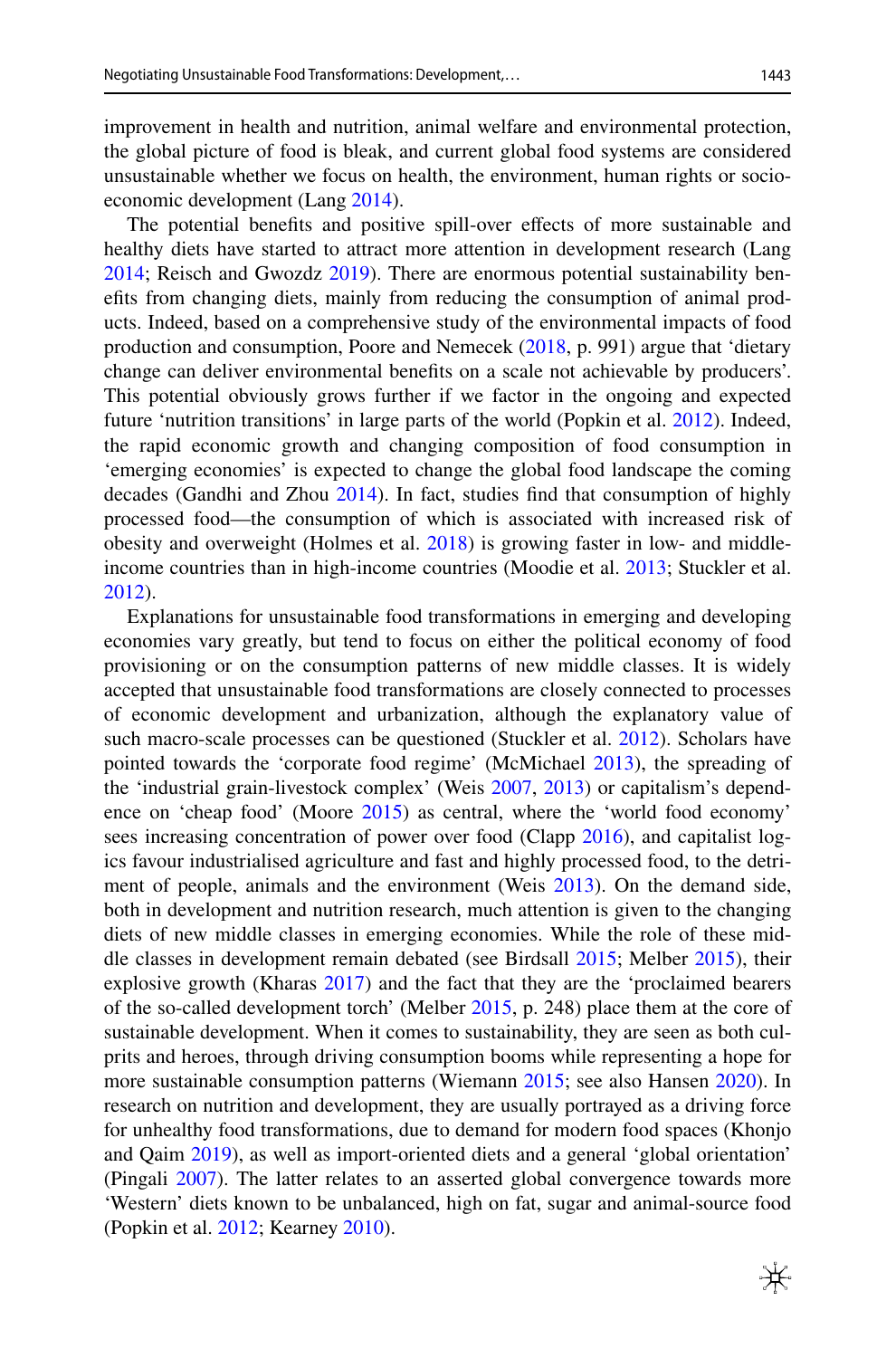Despite the increased attention given to middle classes, there has been a lack of research on how the new middle classes 'negotiate' food transformations in everyday life. Indeed, beyond nutritional shifts, little attention has been given to the complexity of food consumption, including 'how people interact with food sources to acquire foods as part of daily life' (Turner et al. [2018,](#page-17-6) p. 93). In Asia and the Pacifc, the region at the very core of global food transformations, a recent review by Montefrio and Wilk [\(2020](#page-16-13)) found that food consumption has attracted little attention, with the exception of consumer motivation studies within marketing and the behavioural and economic sciences (although see for example contributions in Sahakian et al. [2016;](#page-17-7) Ehlert and Faltmann [2019a,](#page-15-10) [b\)](#page-15-11). As I return to below, to the extent that consumption emerges in the global sustainability agenda overall, it tends to be through more or less rational consumers who simply need information to consume more sustainably. This despite the fact that decades of research within the broad feld of consumption studies has shown that this simplifcation is unhelpful as a starting point for understanding consumption (see Evans [2019](#page-15-12) or Warde [2017](#page-18-4) for recent overviews). This feld has seen a clear turn towards theories of practice in recent decades, which also represents the starting point of this paper, in combination with a focus on the political economy and everyday geographies of food. Drawing on long-term feldwork in Hanoi, I employ this theoretical framework to the case of Vietnam, a country home to one of the world's fastest growing economies and fastest expanding middle classes, which fnds itself in the middle of rapid food transformations. Focusing on shopping and eating practices, I pay particular attention to how middle-class consumers negotiate ongoing food transformations in search of clean and healthy food. After outlining the methods used in the research that this paper draws on, the paper goes on to present the theoretical framework employed in the analysis. I then zoom in on the political economy of food transformations in Vietnam and how these relate to food practices among middle-class households in Hanoi.

#### **Methods**

The paper draws on extensive feldwork in Hanoi, mainly over three periods in March to May and in October 2017 and in March to April 2018, as well as a brief follow-up in October 2019. During these periods I conducted interviews with food, livestock and food systems researchers and experts working in international organisations, government officials, representatives of state-owned and private enterprises in the food sector, restaurant owners, market vendors, specialty food producers, and farmers, as well as members of 25 middle-class households, about food systems and food practices. All interviews were semi-structured, but varied considerably in style and length depending on context and available time. Approximately, half of the interviews were conducted in English and the other half in Vietnamese with an assistant translator. The households were recruited through a combination of purposive and snowball sampling with the aim of recruiting a broad variety of households. The sample included members from the lower ends to the upper income ends of the heterogeneous middle-class category (see Hansen [2020\)](#page-16-9), and of diferent age groups (the youngest was 26 and the oldest 65 years old). With one exception, the

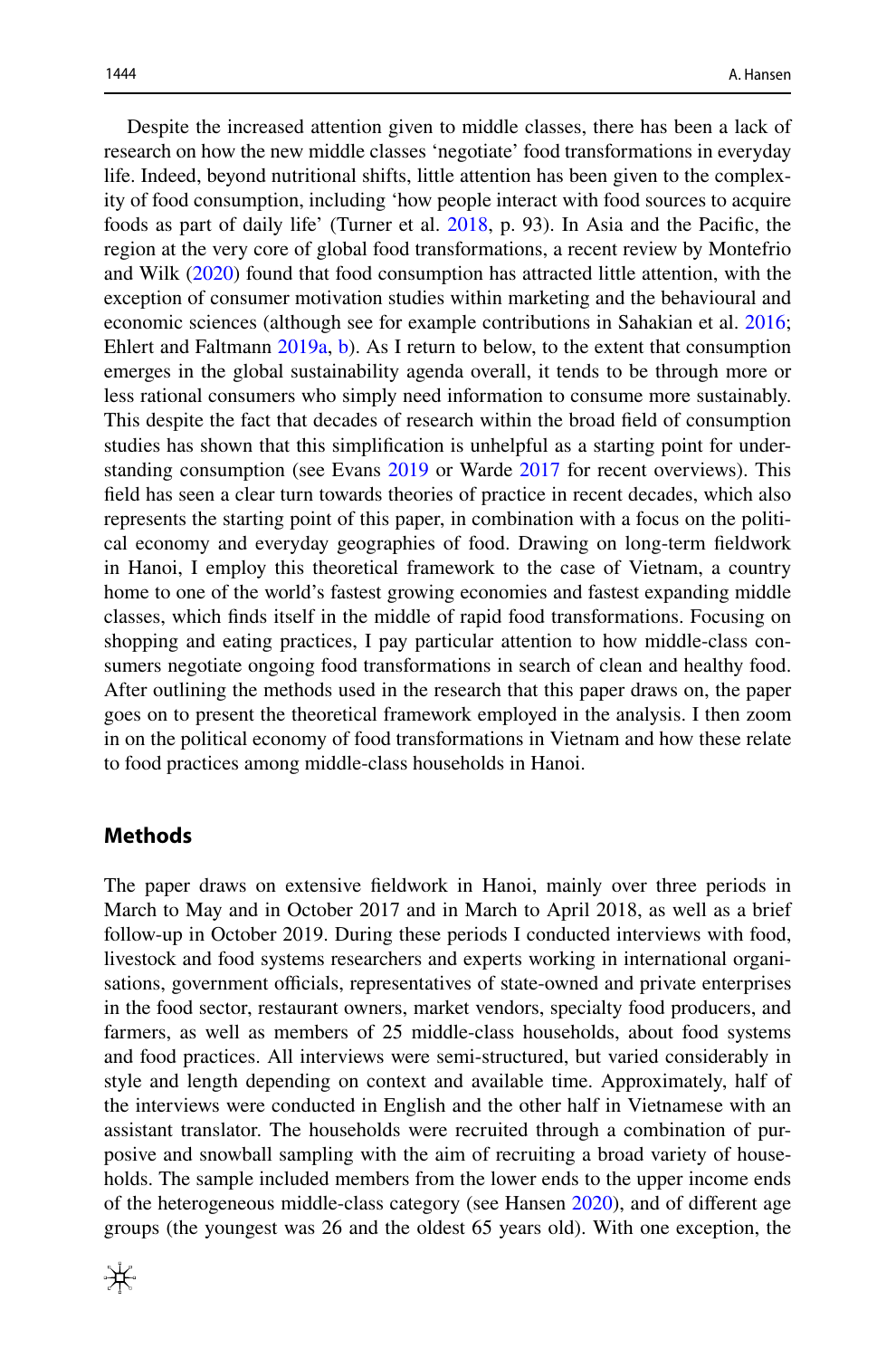households consisted of more than one person, and while a couple of the youngest interviewees lived with their parents, most had established their own family. Two interviews were done with couples together, and in total 19 of the household interviewees were female.

The research combined interviews with an ethnographically inspired approach to food practices. This aligns with practice approaches' emphasis on going beyond 'sayings' to also study 'doings' to understand practices (Halkier and Jensen [2011\)](#page-15-13). Concretely, this food ethnography involved engaging directly in Hanoian everyday food practices, such as going to wet markets, minimarts and supermarkets, and eating at a wide variety of food spaces, particularly those frequented by middle classes. Going to these places, combined with living in Hanoi over longer periods, gave me the opportunity to engage in a large number of more informal food conversations that have also informed the research. Relatedly, I draw on 10 years of work in Vietnam in short and long periods, where food has always represented a core interest. The research is thus also informed by a very large number of discussions about food and food systems, frequent lunches and dinner meals at office canteens and at the homes of people in several parts of the country, and an estimated couple of thousand restaurant and street food meals all over Vietnam.

#### **Studying Development, Consumption and Food Transformations**

Although nutrition obviously implies consumption, as noted above, consumption is rarely the main focus in studies of development and malnutrition. For example in food system approaches, as pointed out by Mergenthaler et al. [\(2009](#page-16-14), p. 426), 'in spite of the hypothesized importance of both supply and demand side factors in the food system transformation, most of the available studies concentrate primarily on aspects of supply'. And, as stated above, when demand is included, it takes form as quantitative analyses of consumer choices, rather than as in-depth studies of food practices.

Despite increasing theoretical complexity in the feld of development research overall, including on poverty and food, the rational consumer of neoclassical economics has usually gone unchallenged when the sustainability agenda deals with relative affluence. At least there appears to be a strong belief in the power of information in shaping individual choices. In other words, there is an assumption that consumers will consume healthier and more sustainable if provided the right information. A recent example is Poore and Nemecek's [\(2018](#page-16-0)) account of the environmental impacts of food, where after several useful suggestions on how to design policies targeting producers, and after locating changing diets from below as the most promising venture for sustainable change, the suggested consumer policy aims at information alone. Even in the growing literature on 'sustainable diets', which argues for concentrating 'policy attention on transforming consumption, not just production and distribution' (Lang [2014](#page-16-2), p. 240), information and dietary guidelines are core policy recommendations (Lang [2014](#page-16-2)). This is also the case in the world of sustainability policy, Shove  $(2014, p. 415)$  $(2014, p. 415)$  $(2014, p. 415)$  argues, where 'efforts to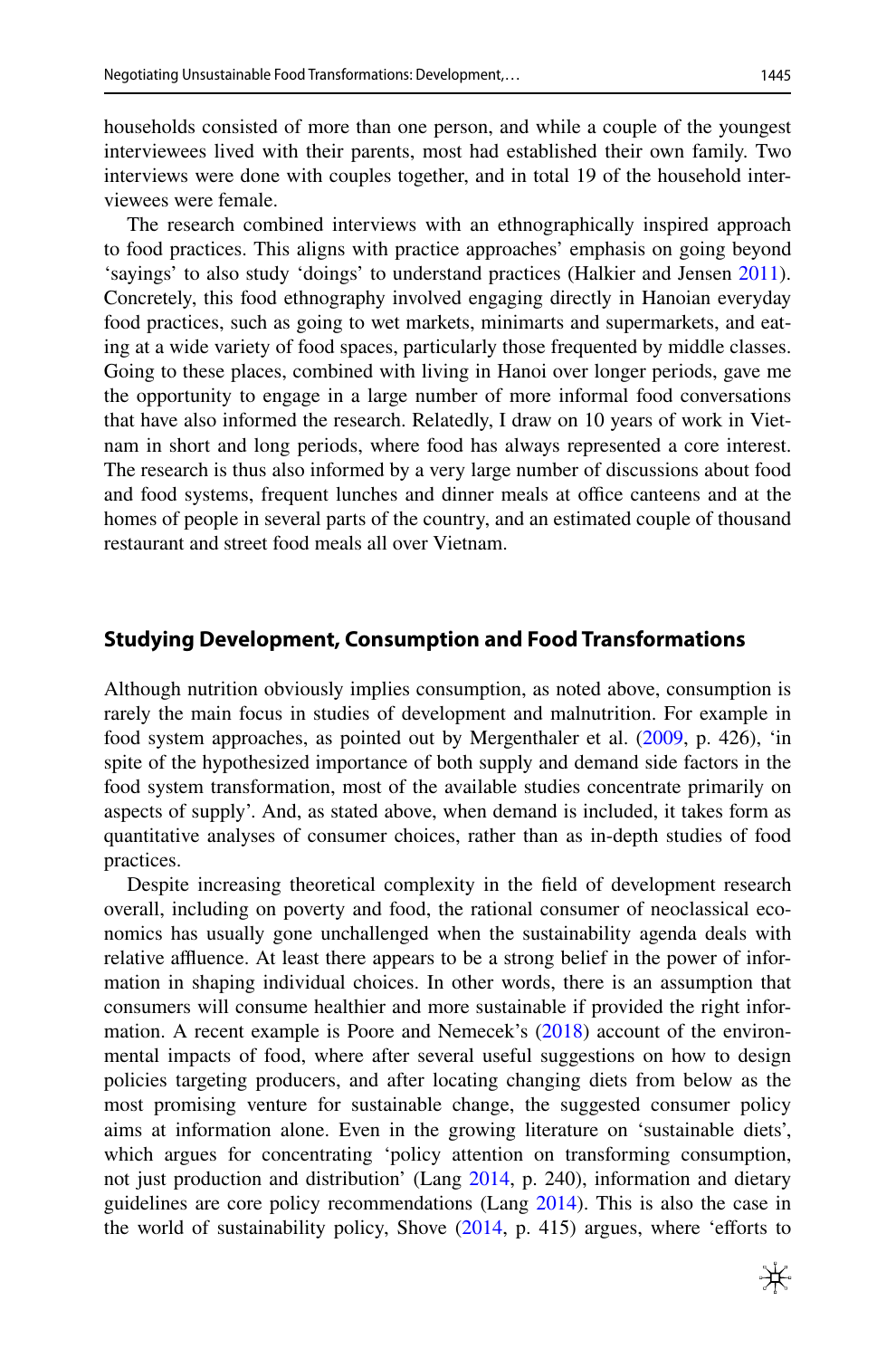nudge behaviour, modify attitude and encourage individuals to make better, greener choices' dominate.

Providing information to consumers is both important and challenging, and involves regulating the power of commercial actors. However, both theory and practice in the feld of sustainable consumption quite clearly shows that information alone is insufficient to change consumption patterns (see for example Shove [2014](#page-17-8)). In order to deal with unsustainable food consumption, a holistic approach that acknowledges the complexity of consumption is necessary. From the side of research, this includes in-depth studies of food in everyday life, including urban geographies of food. Furthermore, I argue, it requires studying the relationship between food practices and the political economy of food.

## **Theoretical Approach: Political Economy Meets Food Environments and Food Practices**

The frontier of research on consumption has for more than a decade been dominated by theories of practice and a focus on mundane consumption, everyday life and the complex and gradual processes involved in normalising new forms (and ever-higher levels) of consumption (see Evans [2019](#page-15-12)). This paper is infuenced by the 'practice turn' in consumption research, seeing consumption as taking place through shared social practices. Studying practices means studying social phenomena between individuals and social structures, in between *homo oeconomicus* and *homo sociologicus* (Dubuisson-Quellier and Gojard [2016\)](#page-15-14). Simply put, from a practice approach, consumption is understood not mainly as an outcome of individual choices but through its position in the many parts and activities that make up everyday life. Food is a case in point. While people certainly make food choices, and while it certainly is both possible and common to express status or identity through food, most of our food consumption can more accurately be characterised by 'repetition, routine and convention' (Warde [2016\)](#page-18-5). Food practices consist of acquiring, storing, cooking, eating and discarding food, and are clearly shaped by social and material contexts, as well as 'cultural notions of appropriateness' (Paddock [2017,](#page-16-15) p. 135).

Food practices are part of, and co-shaped by, an intricate web of other social practices—related to mobility, the home, offices and more—that make up practice 'bundles' and 'complexes' (Shove et al. [2012](#page-17-9)). Furthermore, the 'systems of provision' (Fine [2013](#page-15-15)) of food combined with infrastructure and urban geography strongly infuence food consumption patterns. These relations are, as Shove et al. ([2018,](#page-17-10) p. 210) remind us, 'shaped by the ambitions and actions of states, companies, citizens and consumers'. Indeed, demand is partly both made and steered by policy and commercial actors (Rinkinen et al. [2021](#page-17-11)). While noting these connections, however, the 'practice turn' has had less to say about political economy (Welch and Warde [2015\)](#page-18-6). It has also had very little to say about the impact of development processes on everyday practices, since research to a large extent has focused on affluent societies. In order to connect food practices with the political-economic and urban-geographical contexts they take place in, I put emphasis on how changing 'food environments', (FAO et al. [2019](#page-15-0); Turner et al. [2018\)](#page-17-6)—simply put where people acquire their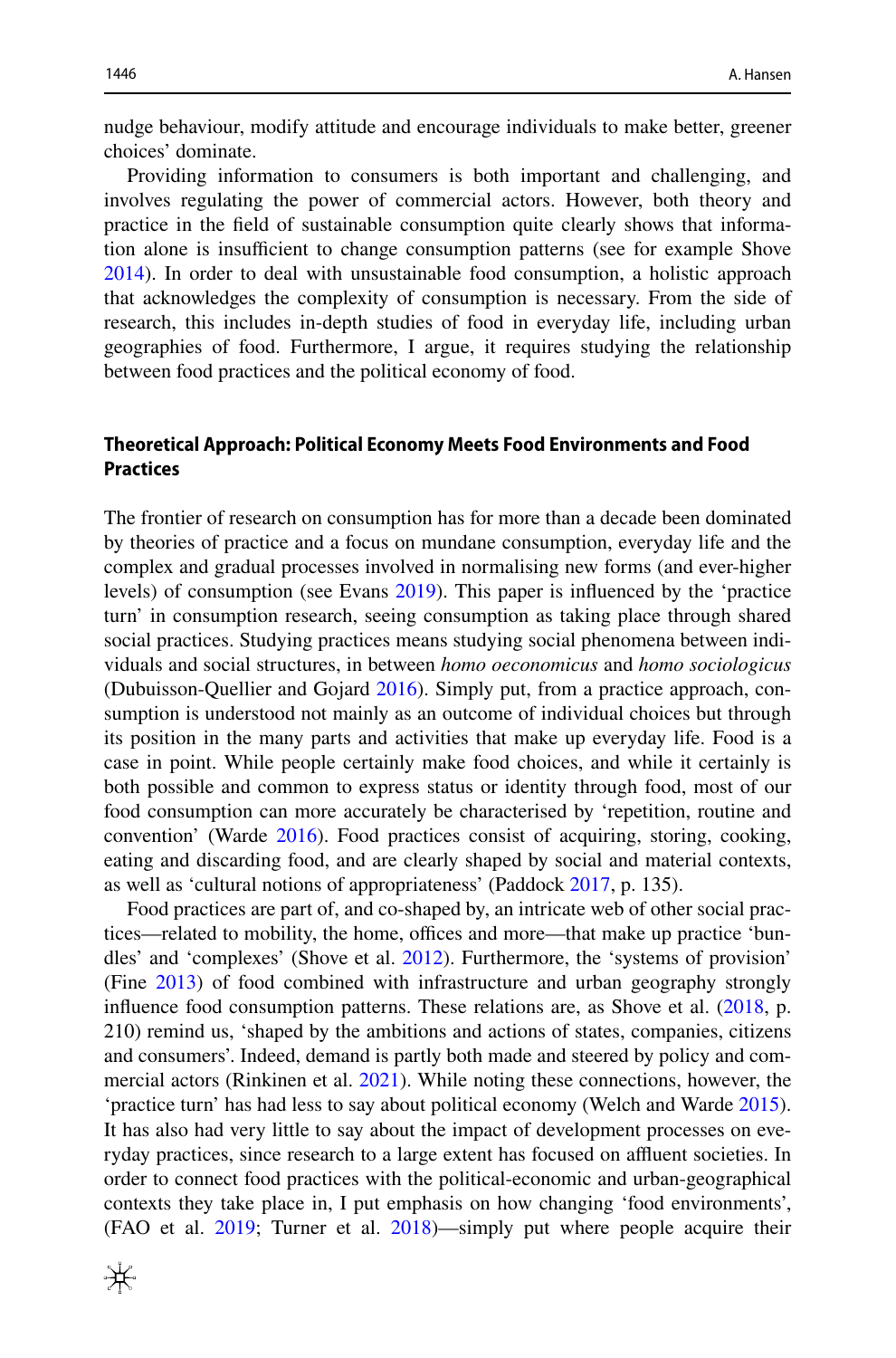food—co-shape food practices. Some of these efects are obvious. If the local wet market is closed, or rendered unsafe, people will use other stores. Others are less obvious, like the long-term efects of marketing or the ways supermarkets are spatially structured to afect the consumption of certain kinds of food. Food practices are in turn shaped by other material factors, such as transport mode and household appliances like refrigerators (Rinkinen et al. [2019](#page-17-12)). They are furthermore shaped by social contexts, such as norms, opinions amongst friends and socially 'established understandings of what courses of action are not inappropriate' (Warde [2005,](#page-18-7) p. 140). What this means is basically that consumers have motivations and make choices, but these choices are fundamentally infuenced by their positions as social subjects, as well as shaped and narrowed down by social and material surroundings. Options are often also signifcantly constrained by the power of corporations to determine what food consumers can access (Wilk [2018](#page-18-8)). In the vocabulary of theories of practice, this relationship between structures and the agency of individuals can be understood as 'bounded creativity' (Nicolini [2012\)](#page-16-16). It is this space for individual creativity within structural constraint I in this paper approach as negotiations, which I in turn use to analyse the strategies my informants in Hanoi employ in the encounter with changing food systems and food environments.

# **Food Practices and the Political Economy of Urban Food Transformations in Vietnam**

A key part of Vietnam's 'development success story' (e.g. Baum [2020](#page-14-0)) has been poverty reduction (Banik and Hansen [2016\)](#page-14-1), as well as an associated rapid improvement in nutrition (Marzin and Michaud [2016](#page-16-17)). Food production is a clear example of the success of *doi moi*, as it saw Vietnam develop from food scarcity and import dependence to a major agricultural exporter (Marzin and Michaud [2016](#page-16-17)). Indeed, the World Bank considers Vietnam a 'food security success' that many countries are trying to learn from. Coupled with increasing imports, the increase in domestic agricultural production has made possible increases in calorie intake. From 1986, the year the reforms were initiated, until 2013, daily per capita calorie intake increased 33%, mainly due to an increase in calories from animal products (Hansen [2018\)](#page-15-16). Still, however, about 11% of the population are considered undernourished and 2% 'severely food insecure' (FAO et al. [2018\)](#page-15-1), and the poorer mountainous regions and ethnic minorities fare far worse off than the rest of the population (Raneri et al [2019,](#page-17-13) p. 4). And while a more diversifed diet has helped lower the prevalence of undernutrition, Vietnam has simultaneously been seeing food transformation towards higher consumption of salt, ultra-processed food and soft drinks, and in recent decades a decline in consumption of fresh fruit, vegetables and seafood (Raneri et al. [2019](#page-17-13)). While such dietary changes and nutritional shifts have often been described as demand driven, food practices have changed through changes in 'supra-practice confgurations' (Welch and Warde [2015](#page-18-6)) as part of development processes. In particular, they have changed as part of changes in the political economy of food, which have involved often dramatic changes in food environments (see Hansen and Jakobsen [2020a](#page-16-18), [b](#page-16-19); Wertheim-Heck [2015](#page-18-9)). As theory would predict, Vietnam has over the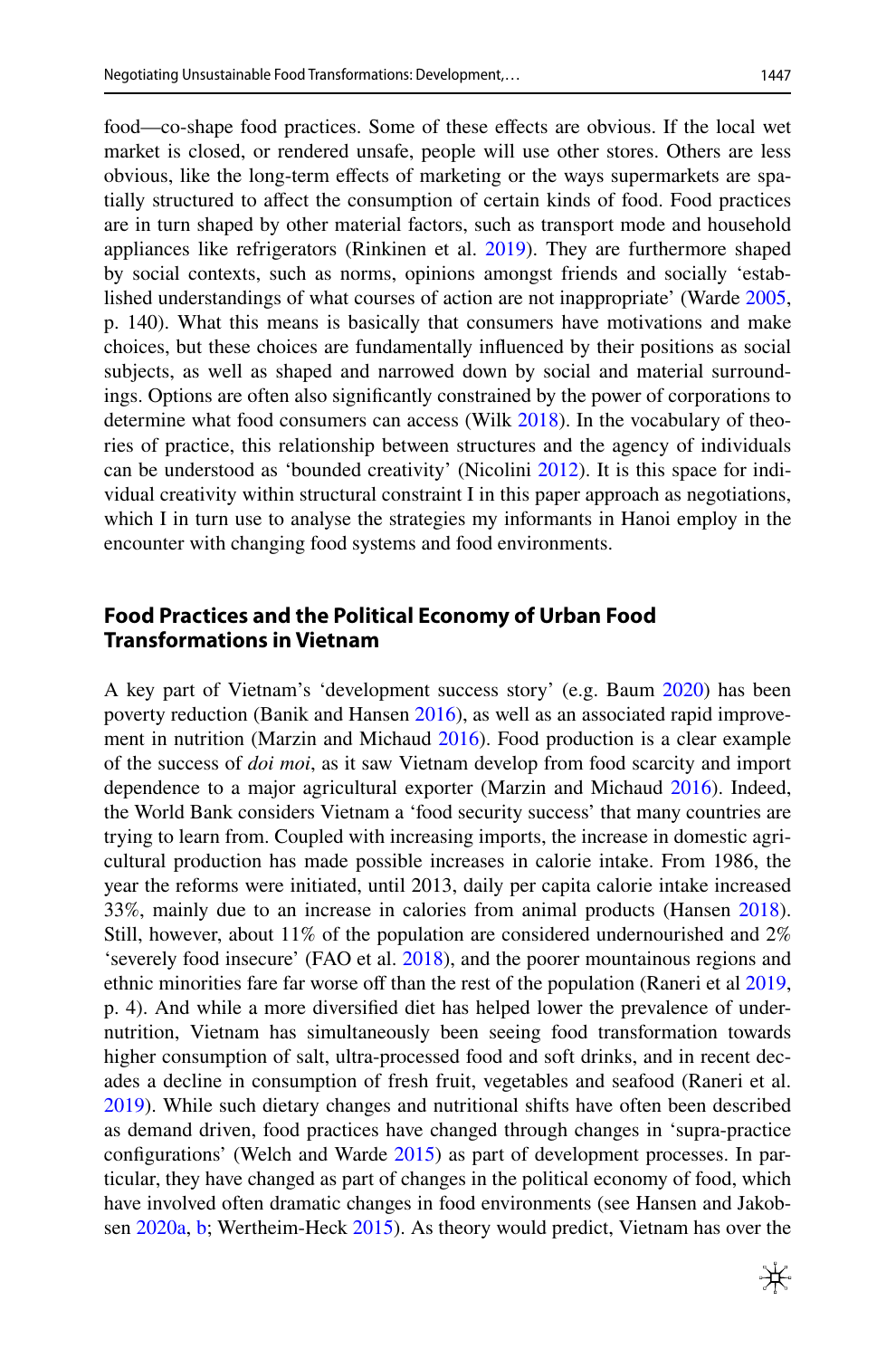recent decades seen an increase in overweight and obesity, including among children, as the country is facing a crisis of malnutrition (Loan Minh Do et al. [2016\)](#page-15-17). These trends are expected to continue alongside a predicted rapid urbanisation in coming years as well (World Bank [2016](#page-18-10)).

Health was a vital concern to my middle-class interviewees in Hanoi. A woman in her early thirties, herself a recently converted vegetarian, explained how there had been changes in how Hanoians valued diferent kinds of food and that now people 'really just want to eat what's good for their health'. (Interview, March 2017). Another woman of the same age described what she saw as a deeply psychological worry about hunger in her parents' generation, and explained that her parents would always complain that she was too skinny and should eat more (Interview, March 2017). This echoes Ehlert's ([2019\)](#page-15-18) fndings on how the valuation of the 'chubby child' is deeply connected to the notion of a good mum able to feed her children. Similar stories are common regarding meat, despite the rapid 'meatifcation' of diets seen in recent decades. Indeed, meat still in many ways symbolises progress and is widely seen as healthy and a core ingredient for strength (Hansen [2018](#page-15-16)). But several of my informants, including the vegetarian woman introduced above, claimed that the long-held view that nothing is better for your health than meat was being challenged by more knowledge about the health consequences of meat. Indeed, more meat intensive and fat and sugar intensive food practices coexist with attempts to cut back on meat consumption among many consumers (Hansen, forthcoming), as well as widespread worry about the negative health impacts of nutritional changes, both among consumers and the authorities. While such worries do not automatically lead to changes in food practices, and while there indeed often is a sharp contrast public obesity discourses and popular 'truths' about body shape and health (Ehlert [2019\)](#page-15-18), they do clearly underline the point that middle class consumers are just as much 'victims' as 'drivers' in unsustainable food transformations.

Food environments in Hanoi have changed rapidly over the past decades, and many of my interviewees worried about the impacts of new food environments on their children's health. With its rapid growth and expanding middle class, Vietnam has unsurprisingly become home to many of the large global and regional fast food chains. KFC has been there since 1997, Burger King came in 2012, McDonalds in 2014, while Jollibee from the Philippines and Lotteria from South Korea opened their frst Vietnamese branches in 1996 and 1998 respectively. Fast food has seen a boom in Vietnam in the recent decade and is growing in popularity (Hansen and Jakobsen [2020a](#page-16-18), [b\)](#page-16-19). That said, sales have not lived up to expectations for many of these foreign giants. KFC and Lotteria are widespread, and Jollibee growing, but McDonald's have fallen far short of their targets and Burger King has even been closing outlets in recent years (Saigoneer [2016](#page-17-14), [2017\)](#page-17-15). The success recipe, it seems, is to adapt to local food practices and serve rice lunches at a fairly low price (Hansen, forthcoming).

This may be changing, and my older interviewees identifed a generational shift. A common perception is that while older generations prefer traditional Vietnamese cuisine, children have fully embraced foreign foods, including fast food. A few of my interviewees had children they referred to as overweight. A mother of two in her late thirties was one of them. As she put it, 'children like fast food,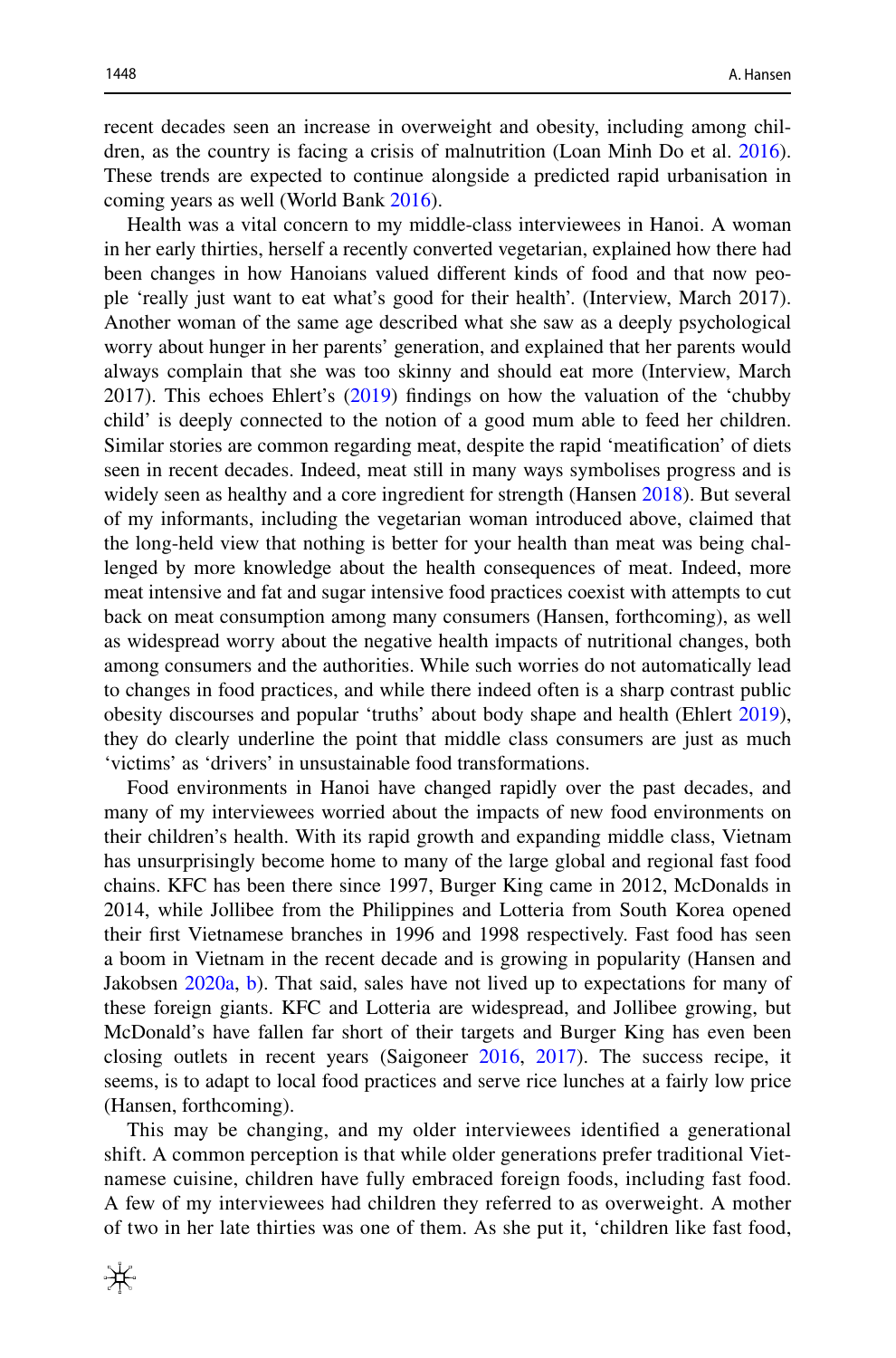but it makes them overweight' (Interview, May 2017, translated from Vietnamese). Her worry extended to overconsumption of sugar and to instant noodles, which she described as not good for health due to low-quality ingredients. Several informants described similar worries, often referring to children and young people's appetite for fast food. While 'Western' food is widely described as unftting for Vietnamese taste buds, many children have grown up with these tastes. This could lead to more signifcant transformations in the future. Pierre Bourdieu [\(1984](#page-15-19), p. 71), among the most important practice and consumption theorists, considered tastes of food as where 'one would fnd the strongest and most indelible mark of infant learning'. And in Hanoi it is common to take children for fast food meals as a treat, even among many who are skeptical of the health impacts of such food.

The fast food enterprises may be given a helping hand by authorities in Vietnam. A popular perception is that foreign fast food cannot compete with street kitchens (see Saigoneer [2017\)](#page-17-15), which are considerably more widespread and popular than 'modern' fast food restaurants. The local street food scene often consists of high quality slow food served even faster than foreign fast food, often at a ffth of the price. Eating at these is deeply embedded in everyday lives of large parts of Hanoians. And although also undergoing certain 'meatifcation' (Hansen [2018\)](#page-15-16), they represent an important source for quick, afordable, nutritious and healthy food. Yet, street food is under threat by Hanoi city authorities' ambitions to develop a modern, prosperous and 'civilized' city. On the one hand street kitchens have sufered from the 'Clean Up the Sidewalks Campaign' implemented in 2017 (see Turner and Ngo [\(2018\)](#page-17-16), and on the other they are, alongside wet markets (Atomei [2017](#page-14-2)), seen as both old-fashioned, unruly and unhygienic. The latter point is unsurprising, as the existence of such largely informal sectors of the food system is known as a main cause of food safety challenges in low and middle income countries (Grace [2015](#page-15-3)).

While street food remains important and highly popular, the worry about food safety is shared by many consumers, and intensifed by the food scares discussed below. Again, my interviewees had diferent ways of coping with and negotiating this. Some, particularly among the wealthiest, would avoid all forms of street kitchens, others would only eat at these when alone and would try to limit the exposure of children to street food. Many would state that they were uncertain about the safety, but most would continue eating street food as a central part of everyday food practices. Many of the households I interviewed would eat outside every single day, some even two or three meals a day. That would often include *pho* or other noodle dishes in the morning, and rice meals during lunch. The convenience, afordability and relatively high quality of street food enable and strengthen its position in everyday practice bundles. Yet the future is uncertain, and the sceptical position of authorities and some consumers coupled with a tendency towards popular street food dishes being co-opted by larger commercial actors who move eating practices indoors to air-conditioned spaces make future confgurations to these practices likely. This is certainly also the case for food shopping practices, where traditional markets is facing intensifed competition.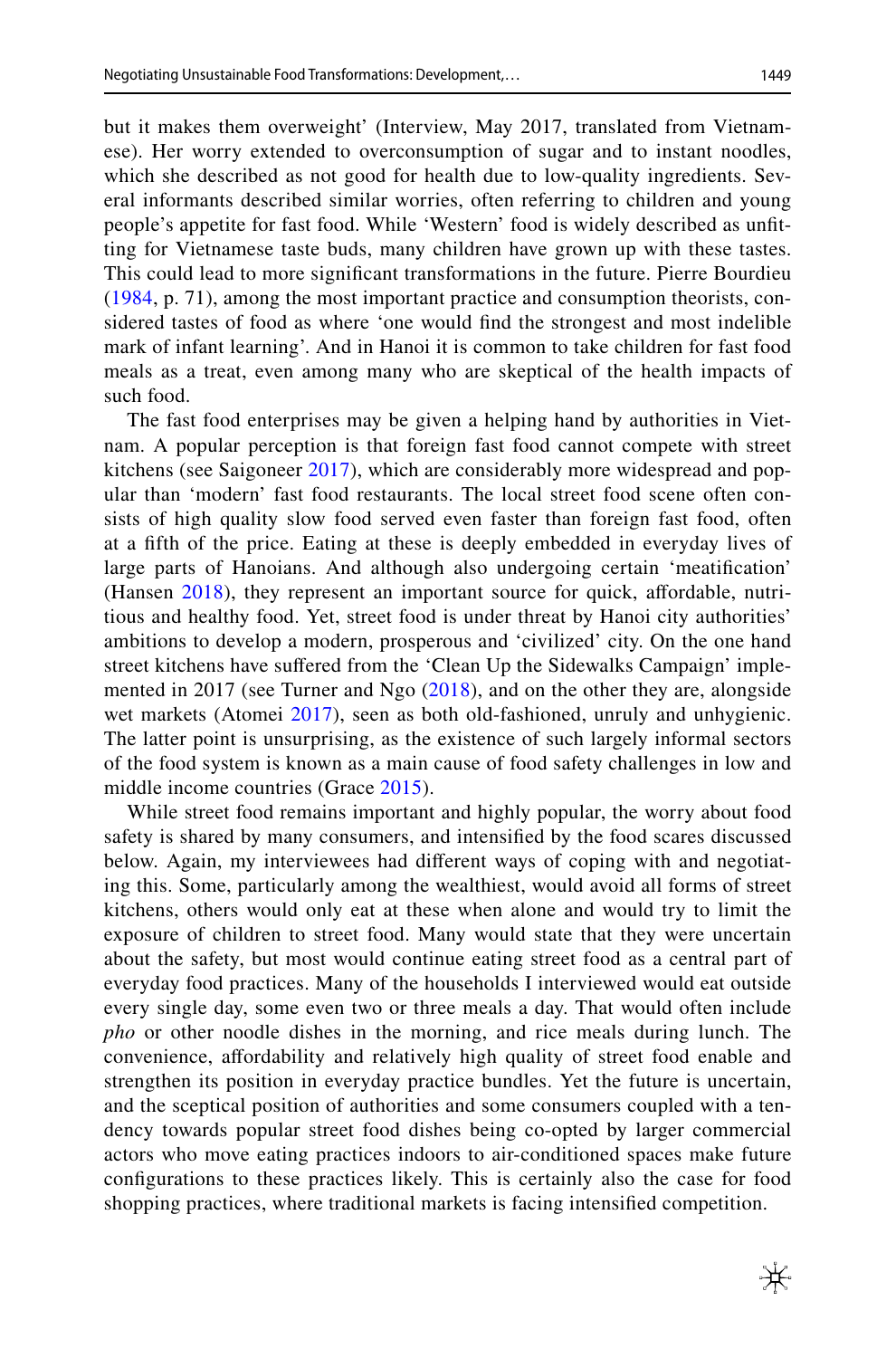## **Food Strategies: Traditional Markets, Supermarketisation and New Provisioning Networks**

Vietnam has seen a range of food scares and cases of food contamination over recent years (see Ehlert and Faltmann [2019a](#page-15-10), [b](#page-15-11)), which have led to widespread worries across the country about what is healthy and safe to eat, who among retailers and producers can be trusted in delivering safe food, as well what kind of information about food safety is reliable. Food anxiety is indeed a defning part of contemporary urban Vietnam (Ehlert and Faltmann [2019a,](#page-15-10) [b\)](#page-15-11), strengthened by a strong media focus on dubious agricultural and street retail practices. Although the extent of food contamination remains uncertain (Nguyen-Viet et al. [2017\)](#page-16-20), food safety is by now a well-recognized dilemma by consumers, and infuences what they purchase and where they do their shopping for food (Raneri and Wertheim-Heck [2019](#page-17-17)). Food concerns like these are far from unique to Vietnam, although the rapidity of changes in systems of provision for food and the context of an authoritarian state where people already have little trust in information adds complexity to the situation. Still, consumers do what they can to cope and fnd ways of managing uncertainty.

Shopping for food in Hanoi has over generations been built around the traditional wet market and these represent crucial food institutions in the city (see Atomei [2017](#page-14-2)). Typically, food practices built around wet markets include shopping for fresh food every day, often early in the morning. Most of the households I interviewed would however report worries about the quality of food in markets, and had developed diferent strategies to determine what is safe to eat. These strategies included avoiding Chinese produce, $\frac{1}{1}$  using 'trusted vendors' and using one's senses and personal expertise to determine whether produce is safe to eat (see also Faltmann [2019](#page-15-20); Figuié et al. [2019\)](#page-15-21). As explained by a middle-class single mother in her late twenties:

I can tell which one is fake. Which one actually comes from the countryside, and which one does not […] Through experience I learn how to tell. (Interview, Hanoi, March 2017)

She would also use vendors that were trusted to be speaking the truth about the origin of their products, often claiming to acquire products directly from rural areas. Food system experts I talked to doubted that this was possible, since the main source of products are large whole-sale markets, whose vendors in turn tend to be uncertain about the origins (personal communication, Hanoi, October 2019). This is nevertheless a popular way of negotiating uncertainty.

Some of my more affluent interviewees shook their heads at these common strategies for acquiring safe yet afordable food. Others would refer to the lack of these competences, as well as competences in negotiating price, as a reason

<span id="page-9-0"></span><sup>&</sup>lt;sup>1</sup> Due to both deep anti-Chinese sentiments in Vietnam and to a common belief that Chinese agriculture uses excessive amounts of pesticides. The latter does have root in reality, as China is the world's largest consumer of agricultural chemicals, according to Wu et al. [\(2018](#page-18-10)) using as much as 30% of the world's fertilizers and pesticides on 9% of global cropland.

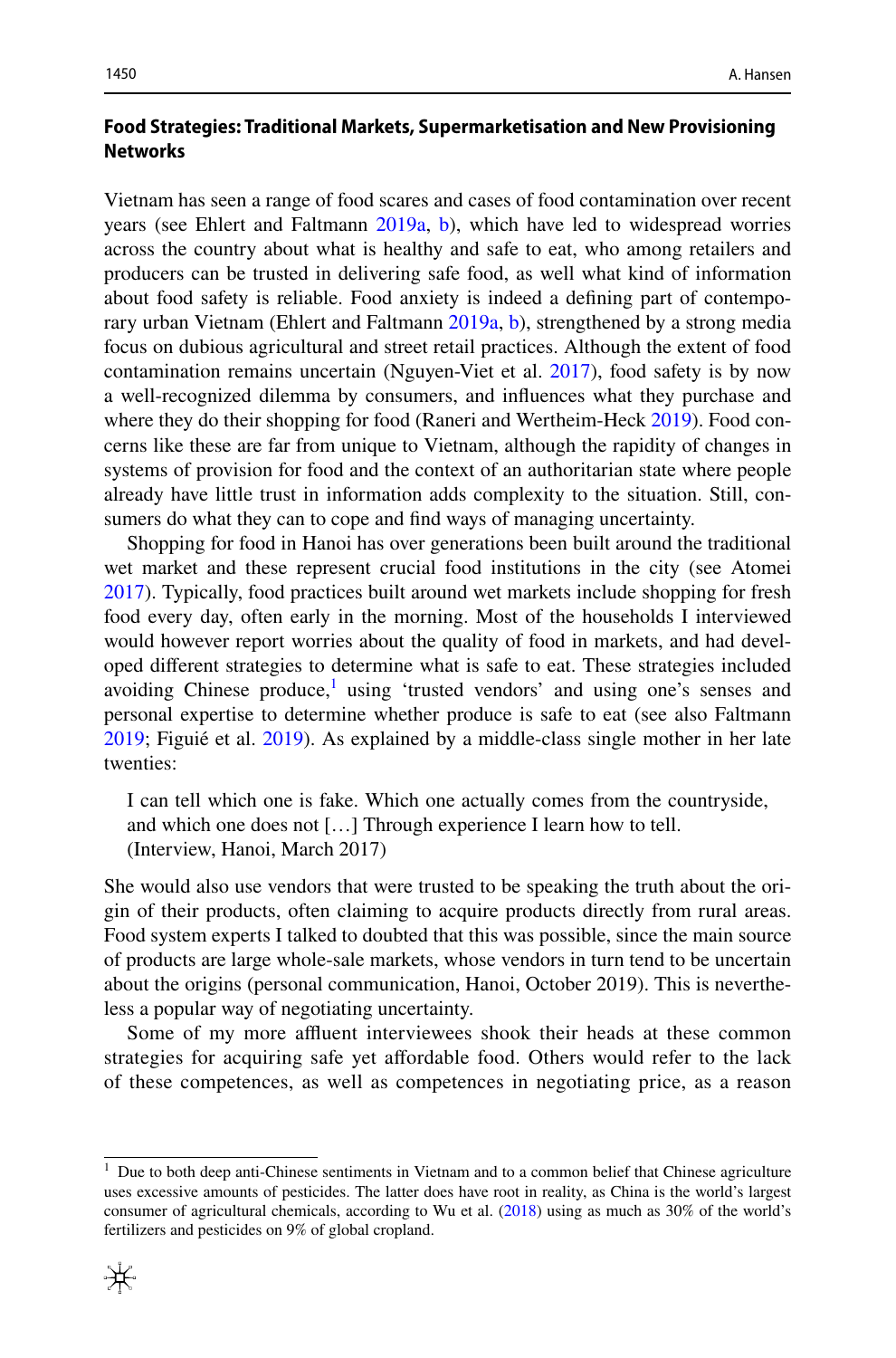for going to the supermarket instead, or they considered going to the market as something their mothers, who had a lot more time on their hands, would do. In other words, more harried everyday lives and changes in other practices, related to school, work, and caring for children, disallowed such food practices. Still, for large parts of the Hanoian population, wet markets represent a crucial venue for food shopping. This is the case for the middle classes, but is even more crucial for poorer segments of the population (Wertheim-Heck et al. [2019](#page-18-11)). Nevertheless, traditional wet markets are facing challenges from several directions at once. Both city and national authorities are supporting a shift towards 'modern' food outlets and generally seem to consider wet markets outdated in aims to modernize the city (Atomei [2017](#page-14-2); Wertheim-Heck [2015](#page-18-9)). This tendency was intensifed during the strict measures to stop the Covid-19 outbreak during spring 2020 (Wertheim-Heck [2020\)](#page-18-12). Meanwhile, new supply chains are developing around supermarkets, and many consumers are shying away from traditional markets due to worries about the safety of market products, paving the way for signifcant changes in food systems and urban food environments.

As is common in middle-income countries around the world (Stuckler et al [2012\)](#page-17-5), multi-national food companies and supermarket chains are making a strong presence in Hanoi. Although among the slow starters in the region (Reardon and Tim-mer [2007](#page-17-18)), 'supermarketisation' has taken off in Vietnam, with government support (Wertheim-Heck et al. [2019\)](#page-18-11). Although the vast majority of food purchases still take place in traditional wet markets, according to World Bank ([2016\)](#page-18-10) estimates sales from hypermarkets, supermarkets and convenience stores doubled between 2005 and 2013, reaching an estimated 15% of total food sales in the country. This sector is also seeing increasing investments from domestic and foreign actors (World Bank [2016\)](#page-18-10), with the VinGroup the most powerful domestic corporation with a very rapid expansion of small and large VinMart outlets, and the Thai-owned Metro (TCC Holding) and Big C (Central Group), Korean LOTTE Mart (LOTTE Group) and Japanese AEON among the largest foreign actors. This is an important development, and represents signifcant changes in food practices and supply chains. Supermarketisation is a good example of what Shove  $(2003, p. 9)$  $(2003, p. 9)$  $(2003, p. 9)$  has located as critical avenues for consumption research: 'the big, and in some cases, global swing of ordinary, routinized and taken-for granted practice'. Crucially, supermarket shopping is generally known to have strong efects on the type of food consumed, particularly towards more consumption of highly processed food (see Boysen et al. [2019](#page-15-22); Demmler et al. [2018\)](#page-15-23).

While supermarket chains obviously respond to potential demand, they are also part of co-creating demand (Qaim [2017\)](#page-17-20). In Hanoi, it is hard to estimate to what extent consumers have demanded supermarkets, but they have certainly not automatically shifted their shopping practices to these. Instead of consumers changing towards supermarkets overnight, supermarkets become gradually integrated into food practices, starting with particular food items, mainly processed food. Supermarkets in Hanoi are often used in combination with traditional outlets, similar to what Khonje and Qaim ([2019\)](#page-16-10) report from several African countries. Practices are 'sticky' and habituated consumption patterns usually change very slowly (Warde [2016](#page-18-5)). However, worries about food safety had clearly made its way into food practices and pushed many consumers towards supermarkets.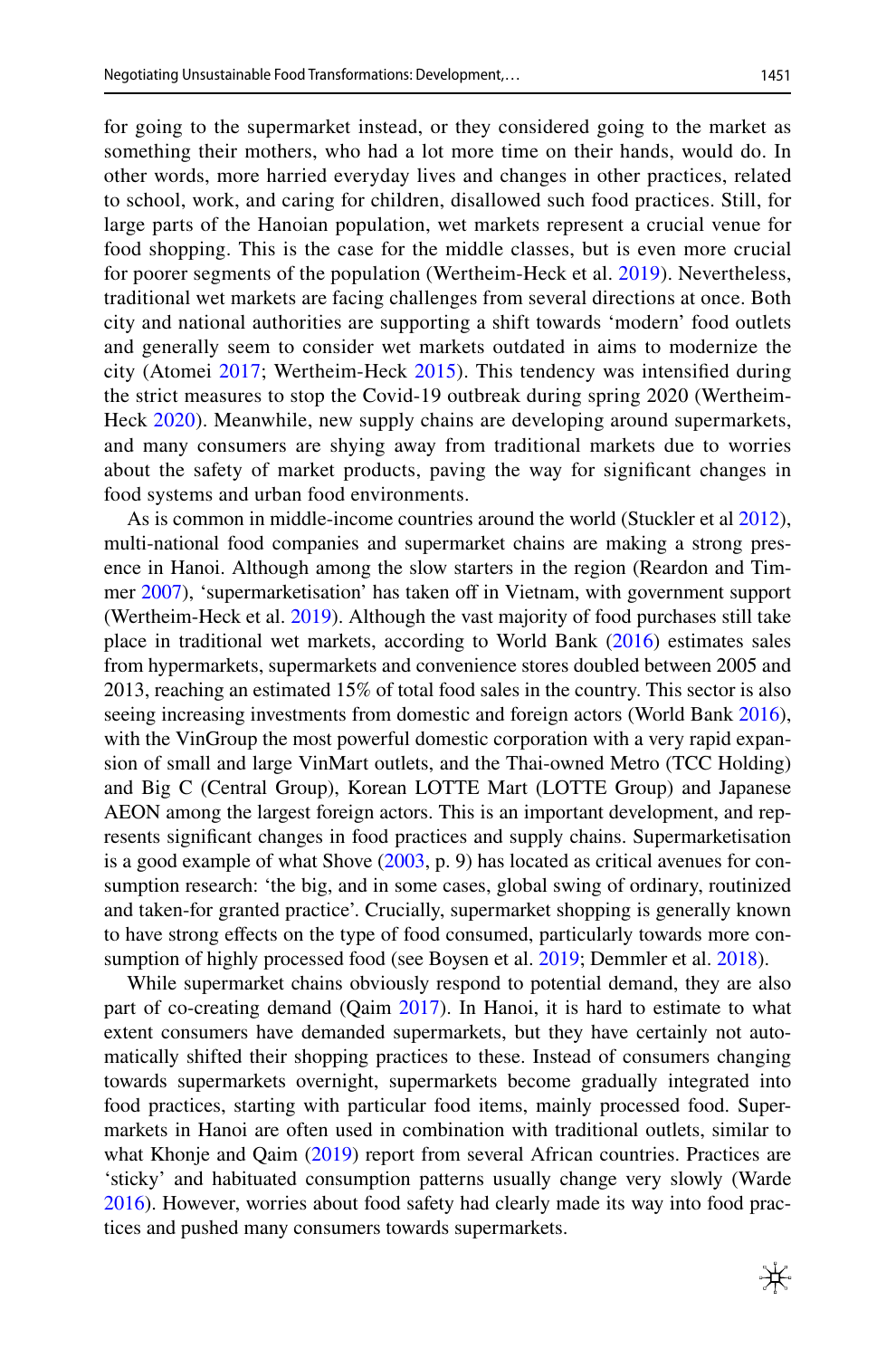This trend was obvious among my interviewees, although several of them continued using traditional markets for most of their food shopping. A man in his late twenties who lived in a shared apartment, said that just a few years ago, he would go to local markets to buy food. But due to the many incidents of food contamination, he started going to convenience stores instead (Interview, April 2017). Similarly, a retired, upper-middle income woman living in an old villa in Hanoi's French Quarter, had used traditional markets her whole life, but told me she recently changed to going only to supermarkets. In the process, she had changed from shopping for food every morning to going once every week. She would however only go to the Japanese up-scale chain Aeon. She explained how her trust was in many ways related to the company's size and reputation, as well as price:

Researcher: So you don't buy food at the market anymore?

Interviewee: Almost none. Because we don't know where it comes from. I also choose the supermarket. There are some supermarkets that may not have strict regulation, so I don't choose them.

 $[...]$ 

Researcher: Is the food [at Aeon] imported from Japan?

Interviewee: No. They buy it here [in Vietnam], but the quality is better. And they have a reputation, so they have to protect their reputation by having good quality food. They are so big, so if they have an incident it will be bad for business.

Researcher: How often do you go food shopping?

Interviewee: Aeon is very far away. It costs 100.000 [VND] for a small car from here to Aeon. So I go once per week. Lotte is a little bit expensive, and they don't have a lot of products. Because the location is right in the middle [of the city], it is more expensive. Big C is another huge one. It's really cheap. The cheapest, but I worry. Because the prices are so low, so what about the quality? It may be dangerous. Big C is aiming for people with lower income.

(Interview, Hanoi, March 2017, translated from Vietnamese).

The logic that the largest companies must protect their reputation and thus can be trusted is interesting, and indeed something I have heard often in Hanoi. The level of trust of supermarket chains among consumers varies greatly. In my household interviews, like the one above, as well as in informal food conversations, chains like Big C from Thailand were often mentioned as unsafe and catering to 'poorer' consumers, whereas Vietnamese VinMart, Japanese Aeon and Korean Lottemart were often mentioned as safe. Word of mouth and social media seemed to represent central sources for judgements about food safety, although Japanese and Korean chains obviously also beneft from their respective countries of origin's overall positive reputation in Vietnam.

The few large supermarkets in Hanoi are mostly placed outside the city centre, and thus, like the above quote shows, represent a break with common food practices. The situation for convenience stores is diferent, and their number have increased at a very rapid pace. Ten years ago there were very few minimarts in Hanoi, while now there is at least one in every neighborhood. Indeed, Hanoi authorities aimed to have 1,000 convenience stores in place by 2020 (Vietnam Investment Review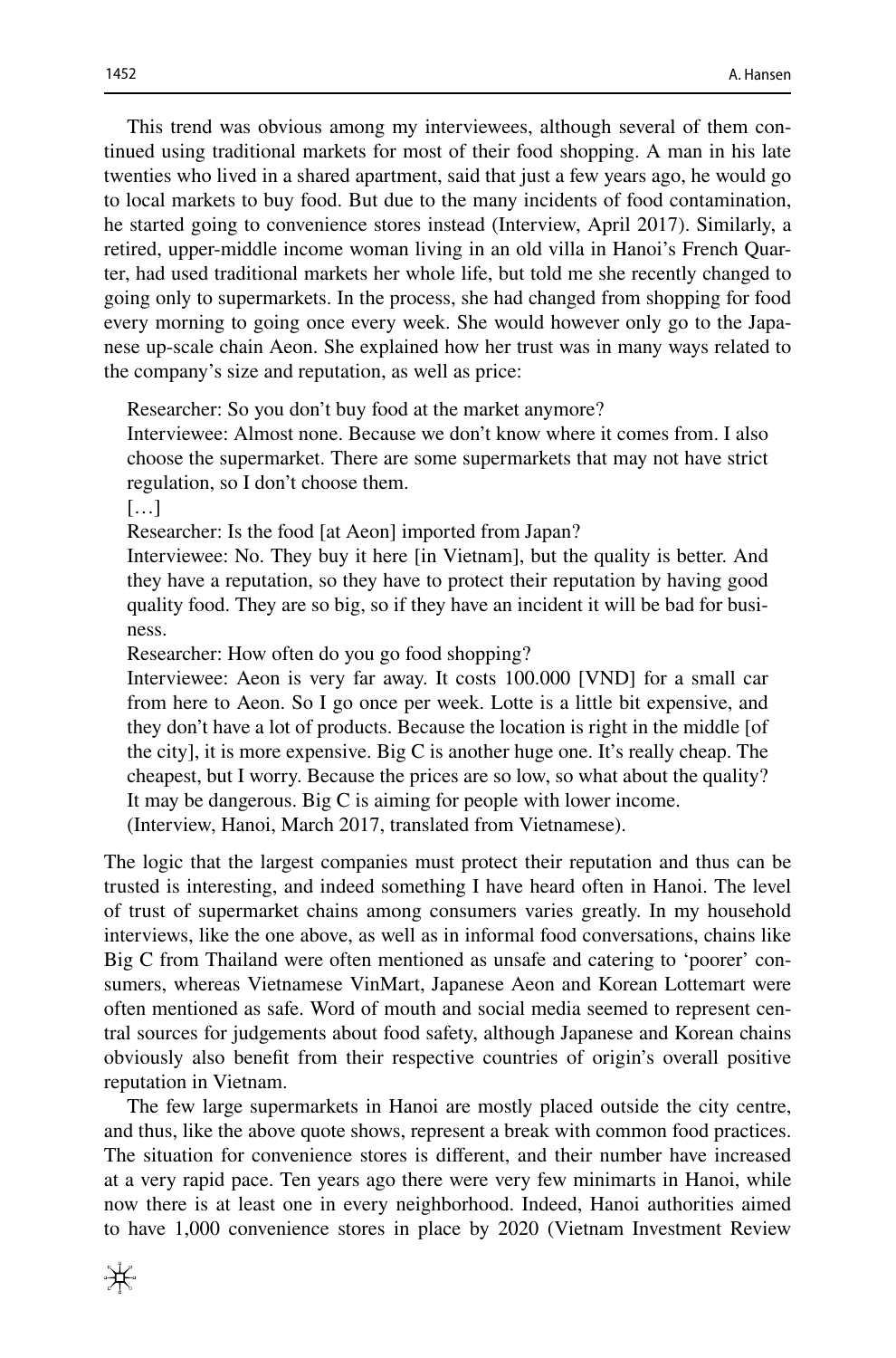[2019](#page-18-13)). Vingroup aimed to alone have 4000 such stores nationwide by 2020 (Vietnam Investment Review [2018](#page-17-21)). Alongside these new mini-marts, new 'clean food stores' have emerged. These are very popular, despite their often very high prices. Indeed, a quite well-of interviewee said she used these stores even though prices were often three times higher than at the market. She stated not trusting the market nor supermarkets, and would only use 'clean' and organic food stores (Interview, March 2017). While these are examples of the foodways of the rich and privileged, diferent versions of clean food stores are popular among broader segments of the middle classes.

Many households I interviewed also spoke of a desire to shop food directly 'from the countryside'. The desire to get food directly from rural areas seems to be connected to certain urban romanticising of rural Vietnam, which stands in a rather paradoxical relationship to the prevalent deep distrust towards Vietnamese agriculture. There is, it seems, in the imaginaries of urban consumers, a 'pure' countryside out there, producing safe, clean and organic food the way Vietnamese food originally was produced. And in a situation where no one knows who to trust in the food system, the best bet is personal connections. This has developed into alternative food networks (see Kurfürst [2019\)](#page-16-21), where relatives, neighbours or friends cooperate to acquire safe food. Others would purchase food online to the same ends. A young woman very engaged in issues of diets and food safety reported online food delivery as a common strategy for her. The food would be bought online and then delivered to Hanoi through regular bus services:

So, normally I also order online, some people […] know a good source and they [are] selling online from the rural area. And my family also, on my mum's side, […] a lot of people there still do farming, so they reserve some for the family and they send to Hanoi for us. I know a lot of my colleagues and people around me do in the same way too. They know the source somewhere that they can trust. And they get food delivered from que, from the rural… Because they don't trust the things they buy in the supermarket. Cause there's a lot of pesticides and a lot of preservation and stuf. (Interview, March 2017).

These practices are largely undocumented but likely to be extensive. Neighbours often cooperate and order together, and also in areas with access to both traditional markets new supermarkets, many would supplement their food shopping by sourcing directly from farmers (see also Raneri et al [2019](#page-17-13), p. 21). Some also do their own urban gardening of vegetables and herbs, often partly due to concerns for food safety (see also Kurfürst [2019\)](#page-16-21).

In summary, middle-class households employ a wide range of strategies to try to acquire 'clean' food. The notion of clean (*xach*), refers mainly to health concerns, in other words to uncontaminated food. There is also a growing environmental awareness among consumers, particularly among younger segments, although this seems to still have negligible efects on food practices (see also Faltmann [2019](#page-15-20)). There is however a general sense of lack of information, combined with a widespread distrust of any kind of certifcation (see Faltmann [2019](#page-15-20) for overview). The sentiment can be summarised by the following statement by an older interviewee, although she was specifcally referring to market vendors: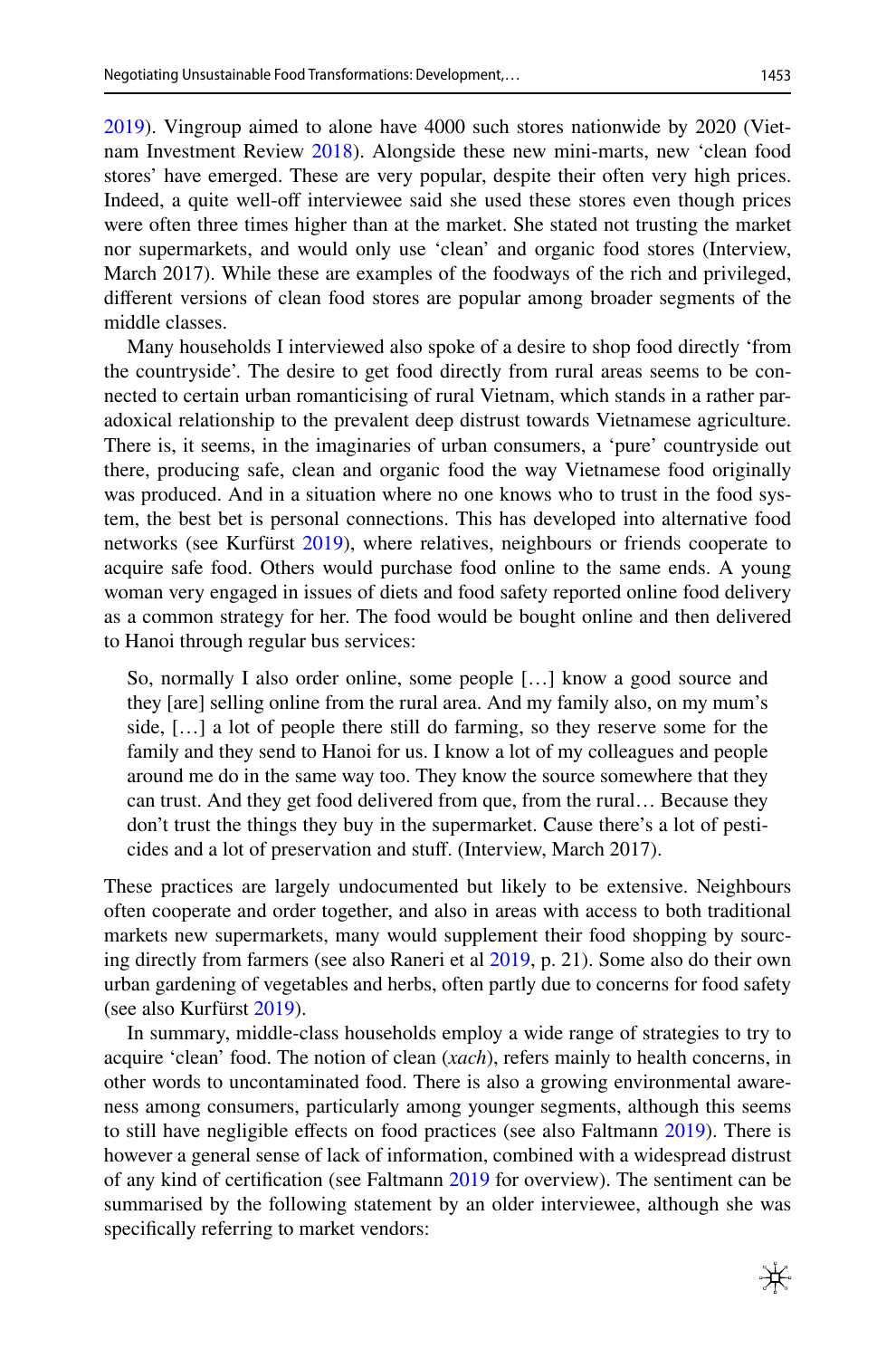*Even the people who go check the hygiene, they would take money under the table and give them the certifcation, so how do you know what to trust?* (Interview, Hanoi, March, 2017, translated from Vietnamese).

# **Negotiating Unsustainable Food Transformations: Concluding Discussion**

We know much about how food systems work, including what to expect from ongoing food transformations. Although playing out in diferent ways in diferent contexts, we can expect economic development to be accompanied by supermarketisation (Qaim [2017\)](#page-17-20), the industrialisation of agriculture (Weis [2007](#page-18-1); Clapp [2016\)](#page-15-8), and changing consumption patterns towards more fat, more sugar and overall less healthy food (Popkin [2017\)](#page-16-1). We know that we can expect spikes in obesity rates and non-communicable diseases due to such dietary changes (Popkin et al. [2012\)](#page-17-4), and that the environmental footprint of food is likely to continue increasing dramatically (Poore and Nemceck [2018\)](#page-16-0). These seem to be fundamental features of the 'industrial diet' (Winson [2013](#page-18-14)), with its deep inequalities in access to safe and healthy food (Otero et al. [2018](#page-16-22)). And we know that such transformations partly contribute to and are partly driven by, food safety challenges (Figuie et al. [2019](#page-15-21)). But we still do not have sufficient knowledge of how consumer navigate such transformations in and through everyday food practices, and how these navigations, or negotiations, can be built upon to make diets more healthy and sustainable as well as avoid unsustainable food transformations.

The literature on development, food systems change and nutrition transitions leaves an impression of a 'natural' processes towards unsustainable food systems alongside economic development. As people get richer and middle classes emerge, the story goes, they start demanding 'modern' food environments and start eating less healthy and less sustainable food (see Hansen [2018](#page-15-16) for discussion). However, as pointed out in this paper, these are often planned developments. Like the case of Vietnam shows, Vietnamese authorities are in the name of progress systematically favouring exactly the kind of unsustainable and 'obesogenic' food systems and food environments that are blamed for the 'global syndemic of obesity, undernutrition and climate change' (Swinburn et al. [2019](#page-17-0)). Importantly, the fndings presented in this paper show how middle-class households in Hanoi are trying to cope with the changes in Vietnam's food system. First and foremost, they are anxious about the health efects of changing food systems and food environments and how to acquire clean and safe food and how to cope with a situation of deep distrust towards both producers and government regulation of the food sector. But the fndings also show that middle classes do have agency in negotiating the changes and in carving out a variety of strategies and solutions, ranging from trying to limit the impact of foreign fast food chains on the children's diets through using senses to determine the safety of vegetables to relying on alternative food networks. Importantly, however, this agency is bounded, and individual consumption patterns are fundamentally shaped by practices, food environments and the political economy of food. The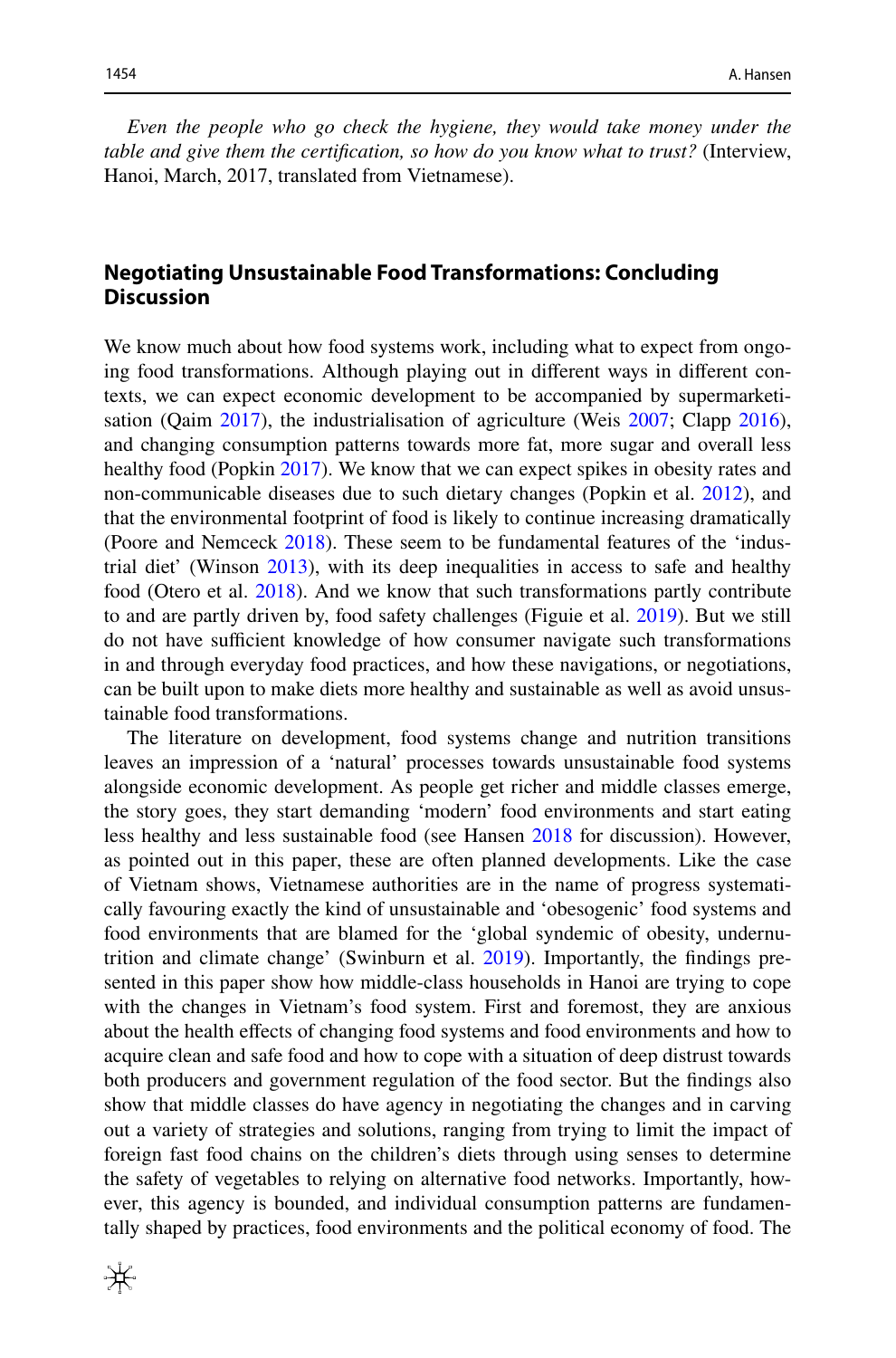normalization and naturalisation of unsustainable consumption patterns is indeed at the heart of global food transformations.

Political and economic structures strongly shape food practices. Yet research shows that there are signifcant challenges and limitations in dealing with unsus-tainable transformations from a production angle (Poore and Nemceck [2018](#page-16-0)). Thus, the clearest policy recommendation to extract from this paper is to take the complexity of consumption seriously. Thus, taking into account the 'bounded creativity' among emerging middle classes in acquiring clean and healthy food, new thinking is urgently needed on how to deal with transformations from the demand side. A consumption approach to food systems change that goes beyond the choices of individuals and embrace the complexity of food consumption can lead to new insights and open new avenues for research and policy towards sustainable food. By studying food practices and their interaction with food environments and the political economy of food, it is possible to learn from people dealing with food transformations in their everyday lives, particularly by studying how healthier and more environmentally friendly foodways can be supported as building blocks towards more sustainable transformations. To this end, much more research is needed on sustainable consumption and potential sustainability trajectories in emerging economies.

**Acknowledgements** Parts of this research received funding from the European Union's Horizon 2020 research and innovation programme under Grant Agreement No 770562 (CRISEA). The author would like to thank Jostein Jakobsen and the anonymous referees for comments on earlier drafts of the manuscript.

#### **Declarations**

**Confict of interest** The corresponding author states that there is no confict of interest.

**Open Access** This article is licensed under a Creative Commons Attribution 4.0 International License, which permits use, sharing, adaptation, distribution and reproduction in any medium or format, as long as you give appropriate credit to the original author(s) and the source, provide a link to the Creative Commons licence, and indicate if changes were made. The images or other third party material in this article are included in the article's Creative Commons licence, unless indicated otherwise in a credit line to the material. If material is not included in the article's Creative Commons licence and your intended use is not permitted by statutory regulation or exceeds the permitted use, you will need to obtain permission directly from the copyright holder. To view a copy of this licence, visit [http://creativecommons.org/licen](http://creativecommons.org/licenses/by/4.0/) [ses/by/4.0/](http://creativecommons.org/licenses/by/4.0/).

#### **References**

- <span id="page-14-2"></span>Atomei, C. 2017. The sidewalk diet: Street markets and fresh food access in central Hanoi, Vietnam. [https://sidewalkdiet.fles.wordpress.com/2017/06/td\\_claudia\\_atomei\\_17june.pdf](https://sidewalkdiet.files.wordpress.com/2017/06/td_claudia_atomei_17june.pdf)
- <span id="page-14-1"></span>Banik, D., and A. Hansen. 2016. The frontiers of poverty reduction in emerging Asia. *Forum for Development Studies* 43 (1): 47–68.
- <span id="page-14-0"></span>Baum, A. 2020. Vietnam's development success story and the unfnished SDG Agenda, IMF Working Papers, No. 20/31. [https://www.imf.org/en/Publications/WP/Issues/2020/02/14/Vietnam-s-Devel](https://www.imf.org/en/Publications/WP/Issues/2020/02/14/Vietnam-s-Development-Success-Story-and-the-Unfinished-SDG-Agenda-48966) [opment-Success-Story-and-the-Unfnished-SDG-Agenda-48966](https://www.imf.org/en/Publications/WP/Issues/2020/02/14/Vietnam-s-Development-Success-Story-and-the-Unfinished-SDG-Agenda-48966)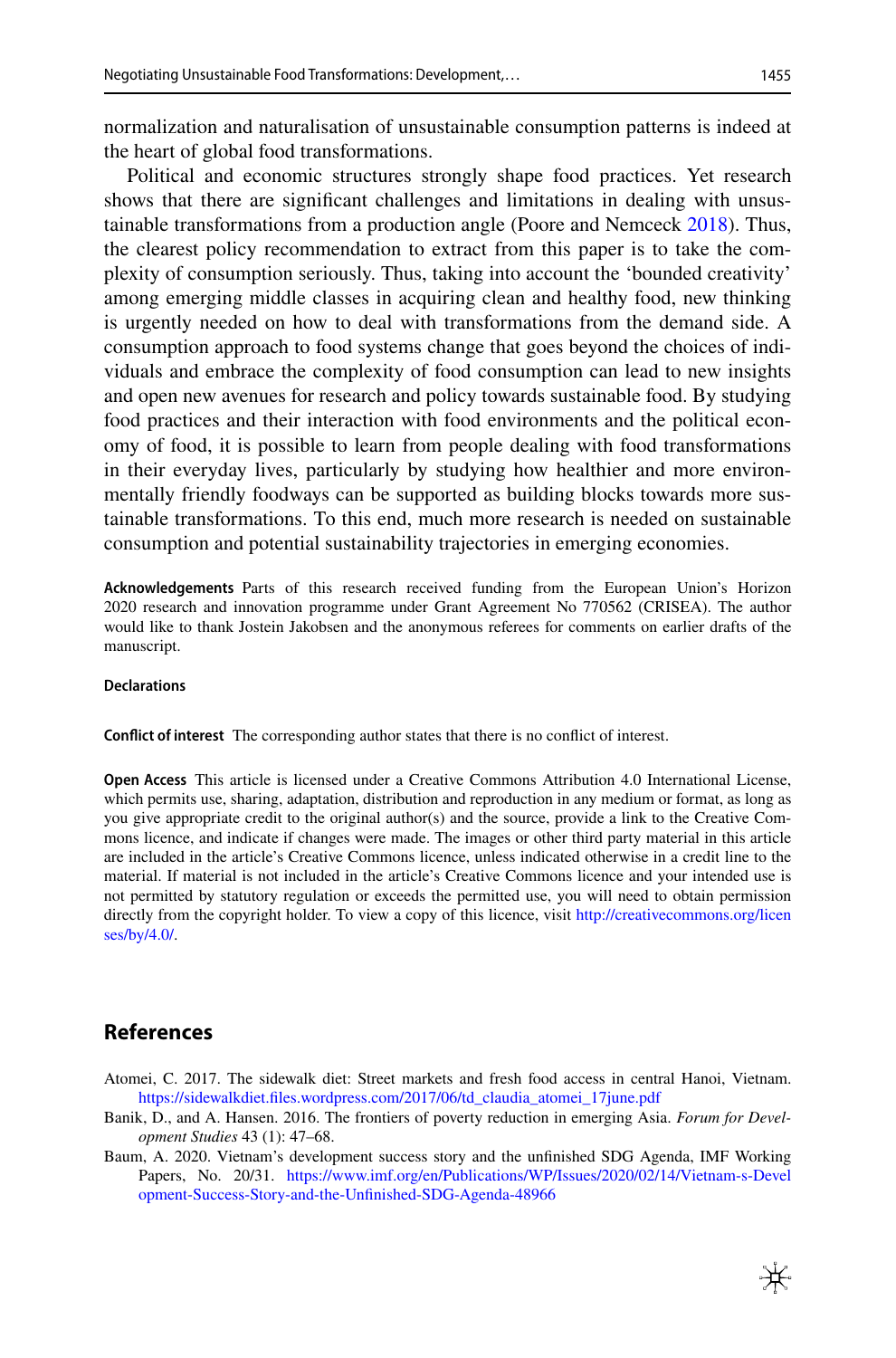- <span id="page-15-6"></span>Béné, C., P. Oosterveer, L. Lamotte, I.D. Brouwer, S. de Haan, S.D. Prager, et al. 2019. When food systems meet sustainability—Current narratives and implications for actions. *World Development* 113: 116–130. [https://doi.org/10.1016/j.worlddev.2018.08.011.](https://doi.org/10.1016/j.worlddev.2018.08.011)
- <span id="page-15-9"></span>Birdsall, N. 2015. Does the rise of the middle class lock in good government in the developing world? *The European Journal of Development Research* 27 (2): 217–229.
- <span id="page-15-19"></span>Bourdieu, P. 1984. *Distinction: A social critique of the judgement of taste*. London: Routledge & Kegan Paul
- <span id="page-15-22"></span>Boysen, O., K. Boysen-Urban, H. Bradford, and J. Balié. 2019. Taxing highly processed foods: What could be the impacts on obesity and underweight in sub-Saharan Africa? *World Development* 119: 55–67. [https://doi.org/10.1016/j.worlddev.2019.03.006.](https://doi.org/10.1016/j.worlddev.2019.03.006)
- <span id="page-15-5"></span>Carrington, Damian. 2018. *Global food system is broken, say world's science academies*. The Guardian, 28.11.2018. [https://www.theguardian.com/environment/2018/nov/28/global-food-system-is-broken](https://www.theguardian.com/environment/2018/nov/28/global-food-system-is-broken-say-worlds-science-academies)[say-worlds-science-academies.](https://www.theguardian.com/environment/2018/nov/28/global-food-system-is-broken-say-worlds-science-academies) Accessed 22.03.20.
- <span id="page-15-8"></span>Clapp, J. 2016. *Food*. Cambridge: Polity Press.
- <span id="page-15-23"></span>Demmler, K.M., O. Ecker, and M. Qaim. 2018. Supermarket shopping and nutritional outcomes: A panel data analysis for Urban Kenya. *World Development* 102: 292–303. [https://doi.org/10.1016/j.world](https://doi.org/10.1016/j.worlddev.2017.07.018) [dev.2017.07.018.](https://doi.org/10.1016/j.worlddev.2017.07.018)
- <span id="page-15-17"></span>Do, L.M., V. Larsson, T.K. Tran, H.T. Nguyen, B. Eriksson, and H. Ascher. 2016. Vietnamese mother's conceptions of childhood overweight: Findings from a qualitative study. *Global Health Action* 9: 30215.<https://doi.org/10.3402/gha.v9.30215>.
- <span id="page-15-14"></span>Dubuisson-Quellier, S., and S. Gojard. 2016. Why are food practices not (more) environmentally friendly in France? The role of collective standards and symbolic boundaries in food practices. *Environmental Policy and Governance* 26 (2): 89–100. [https://doi.org/10.1002/eet.1703.](https://doi.org/10.1002/eet.1703)
- <span id="page-15-18"></span>Ehlert, J. 2019. Obesity, biopower, and embodiment of caring: Foodwork and maternal ambivalences in Ho Chi Minh City. In *Food anxiety in globalising Vietnam*, ed. J. Ehlert and N.K. Faltmann. Singapore: Palgrave Macmillan.
- <span id="page-15-10"></span>Ehlert, J., and N.K. Faltmann. 2019a. Food anxiety: Ambivalences around body and identity, food safety, and security. In *Food anxiety in globalising Vietnam*, ed. J. Ehlert and N.K. Faltmann. Singapore: Palgrave Macmillan.
- <span id="page-15-11"></span>Ehlert, J., and N.K. Faltmann, eds. 2019b. *Food anxiety in globalising Vietnam*. Singapore: Palgrave Macmillan.
- <span id="page-15-12"></span>Evans, D. M. 2019. What is consumption where has it been going and does it still matter? *The Sociological Review* 67 (3): 499–517.<https://doi.org/10.1177/0038026118764028>
- <span id="page-15-20"></span>Faltmann, N.K. 2019. Between food safety concerns and responsibilisation: Organic food consumption in Ho Chi Minh City. In *Food anxiety in globalising Vietnam*, ed. J. Ehlert and N.K. Faltmann. Singapore: Palgrave Macmillan.
- <span id="page-15-1"></span>FAO, IFAD, UNICEF, WFP and WHO. 2018. *The State of Food Security and Nutrition in the World 2018*. Building Climate Resilience for Food Security and Nutrition. Rome, FAO.
- <span id="page-15-0"></span>FAO, IFAD, UNICEF, WFP and WHO. 2019. *The State of Food Security and Nutrition in the World 2019*. Safeguarding against economic slowdowns and downturns. Rome, FAO.
- <span id="page-15-21"></span>Figuié, M., P. Moustier, N. Bricas, and Nguyen Thi Tan. Loc. 2019. Trust and food modernity in Vietnam. In *Food anxiety in globalising Vietnam*, ed. J. Ehlert and N.K. Faltmann. Singapore: Palgrave Macmillan.
- <span id="page-15-15"></span>Fine, B. 2013. Consumption matters. *Ephemera* 13 (2): 217–248.
- <span id="page-15-7"></span>Gandhi, V.P., and Z. Zhou. 2014. Food demand and the food security challenge with rapid economic growth in the emerging economies of India and China. *Food Research International* 63: 108–124. <https://doi.org/10.1016/j.foodres.2014.03.015>.
- <span id="page-15-2"></span>Global Nutrition Report. 2018. *Global Nutrition Report: Shining a light to spur action on nutrition*. <https://globalnutritionreport.org/reports/global-nutrition-report-2018/>
- <span id="page-15-3"></span>Grace, D. 2015. Food safety in low and middle income countries. *International Journal of Environmental Research and Public Health* 12 (9): 10490–10507. [https://doi.org/10.3390/ijerph120910490.](https://doi.org/10.3390/ijerph120910490)
- <span id="page-15-4"></span>Grace, D. 2017. *Food safety and the sustainable development goals*. Nairobi, Kenya: ILRI.
- <span id="page-15-13"></span>Halkier, B., and I. Jensen. 2011. Methodological challenges in using practice theory in consumption research. Examples from a study on handling nutritional contestations of food consumption. *Journal of Consumer Culture* 11 (1): 101–123. <https://doi.org/10.1177/1469540510391365>.
- <span id="page-15-16"></span>Hansen, A. 2018. Meat consumption and capitalist development: The meatifcation of food provision and practice in Vietnam. *Geoforum* 93: 57–68. <https://doi.org/10.1016/j.geoforum.2018.05.008>.

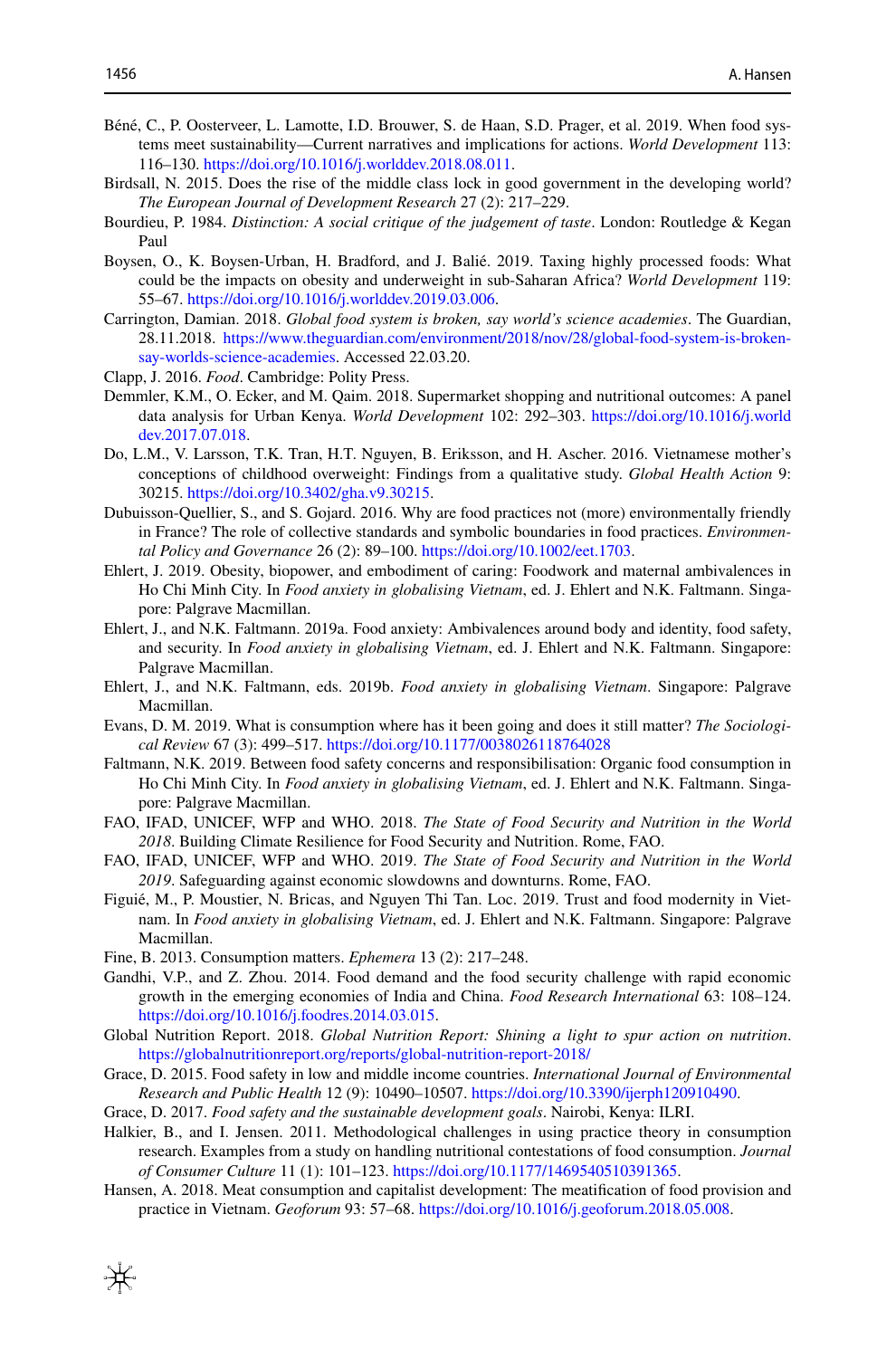- <span id="page-16-9"></span>Hansen, A. 2020. Consumer socialism: Consumption, development and the new middle classes in China and Vietnam. In *The socialist market economy in Asia: Development in China, Vietnam and Laos*, ed. A. Hansen, J.I. Bekkevold, and K. Nordhaug. Singapore: Palgrave Macmillan.
- <span id="page-16-18"></span>Hansen, A., and J. Jakobsen. 2020a. Meatifcation and everyday geographies of consumption in Vietnam and China. *Geografska Annaler: Series b, Human Geography* 102 (1): 21–39. [https://doi.org/10.](https://doi.org/10.1080/04353684.2019.1709217) [1080/04353684.2019.1709217](https://doi.org/10.1080/04353684.2019.1709217).
- <span id="page-16-19"></span>Hansen, A., and J. Jakobsen. 2020b. COVID-19 and the Asian meat complex. *East Asia Forum*. [https://](https://www.eastasiaforum.org/2020/09/29/covid-19-and-the-asian-meat-complex/) [www.eastasiaforum.org/2020/09/29/covid-19-and-the-asian-meat-complex/](https://www.eastasiaforum.org/2020/09/29/covid-19-and-the-asian-meat-complex/). Accessed 29.09.2020
- <span id="page-16-3"></span>Holmes, M.D., S. Dalal, V. Sewram, M.B. Diamond, S.N. Adebamowo, I.O. Ajayi, et al. 2018. Consumption of processed food dietary patterns in four African populations. *Public Health Nutrition* 21 (8): 1529–1537.
- <span id="page-16-12"></span>Kearney, J. 2010. Food consumption trends and drivers. *Philosophical Transactions of the Royal Society b: Biological Sciences* 365 (1554): 2793–2807. [https://doi.org/10.1098/rstb.2010.0149.](https://doi.org/10.1098/rstb.2010.0149)
- <span id="page-16-8"></span>Kharas, Homi. 2017. *The unprecedented expansion of the global middle class: An update*. In *Global economy & development working papers*: Brookings Institution.
- <span id="page-16-10"></span>Khonje, M.G., and M. Qaim. 2019. Modernization of African food retailing and (un)healthy food consumption. *Sustainability* 11: 4306.
- <span id="page-16-21"></span>Kurfürst, S. 2019. Urban gardening and rural-urban supply chains: Reassessing images of the urban and the rural in Northern Vietnam. In *Food anxiety in globalising Vietnam*, ed. J. Ehlert and N.K. Faltmann. Singapore: Palgrave Macmillan.
- <span id="page-16-2"></span>Lang, T.I.M. 2014. Sustainable diets: Hairshirts or a better food future? *Development* 57 (2): 240– 256. [https://doi.org/10.1057/dev.2014.73.](https://doi.org/10.1057/dev.2014.73)
- <span id="page-16-17"></span>Marzin, J., Michaud, A., 2016. *Evolution of rural development strategies and policies: Lessons from Vietnam*. In: ART-Dev (Ed.), ART-Dev Working Papers, Montpellier
- <span id="page-16-5"></span>McMichael, P. 2013. *Food regimes and agrarian questions*. Rugby: PracticalAid Publishing.
- <span id="page-16-7"></span>Melber, H. 2015. Where and what (for) is the middle? Africa and the middle class(es). *European Journal of Development Research* 27: 246–254. <https://doi.org/10.1057/ejdr.2015.3>.
- <span id="page-16-14"></span>Mergenthaler, M., K. Weinberger, and M. Qaim. 2009. The food system transformation in developing countries: A disaggregate demand analysis for fruits and vegetables in Vietnam. *Food Policy* 34 (5): 426–436.<https://doi.org/10.1016/j.foodpol.2009.03.009>.
- <span id="page-16-13"></span>Montefrio, M.J.F., and R. Wilk. 2020. Transecting 'healthy' and 'sustainable' food in the Asia Pacifc. *Food, Culture & Society*. <https://doi.org/10.1080/15528014.2020.1713431>.
- <span id="page-16-4"></span>Moodie, R., D. Stuckler, C. Monteiro, N. Sheron, B. Neal, T. Thamarangsi, et al. 2013. Profts and pandemics: Prevention of harmful efects of tobacco, alcohol, and ultra-processed food and drink industries. *The Lancet* 381 (9867): 670–679.
- <span id="page-16-6"></span>Moore, J. 2015. Cheap food & bad climate: From surplus value in negative value in the capitalist world-ecology. *Critical Historical Studies* 2 (1): 1–42.
- <span id="page-16-20"></span>Nguyen-Viet, H., T.T. Tuyet-Hanh, F. Unger, S. Dang-Xuan, and D. Grace. 2017. Food safety in Vietnam: Where we are at and what we can learn from international experiences. *Infectious Diseases of Poverty* 6 (1): 39. [https://doi.org/10.1186/s40249-017-0249-7.](https://doi.org/10.1186/s40249-017-0249-7)
- <span id="page-16-16"></span>Nicolini, D. 2012. *Practice theory, work, and organization: An introduction. Practice theory, work, & organization*. Oxford: Oxford University Press.
- <span id="page-16-22"></span>Otero, G., E.C. Gürcan, G. Pechlaner, and G. Liberman. 2018. Food security, obesity, and inequality: Measuring the risk of exposure to the neoliberal diet. *Journal of Agrarian Change* 18 (3): 536–554. [https://doi.org/10.1111/joac.12252.](https://doi.org/10.1111/joac.12252)
- <span id="page-16-15"></span>Paddock, J. 2017. Household consumption and environmental change: Rethinking the policy problem through narratives of food practice. *Journal of Consumer Culture* 17 (1): 122–139. [https://doi.](https://doi.org/10.1177/1469540515586869) [org/10.1177/1469540515586869](https://doi.org/10.1177/1469540515586869).
- <span id="page-16-11"></span>Pingali, P. 2007. Westernization of Asian diets and the transformation of food systems: Implications for research and policy. *Food Policy* 32 (3): 281–298. [https://doi.org/10.1016/j.foodpol.2006.08.](https://doi.org/10.1016/j.foodpol.2006.08.001) [001](https://doi.org/10.1016/j.foodpol.2006.08.001).
- <span id="page-16-0"></span>Poore, J., and T. Nemecek. 2018. Reducing food's environmental impacts through producers and consumers. *Science* 360 (6392): 987–992. <https://doi.org/10.1126/science.aaq0216>.
- <span id="page-16-1"></span>Popkin, B.M. 2017. Relationship between shifts in food system dynamics and acceleration of the global nutrition transition. *Nutrition Reviews* 75 (2): 73–82. [https://doi.org/10.1093/nutrit/](https://doi.org/10.1093/nutrit/nuw064) [nuw064](https://doi.org/10.1093/nutrit/nuw064).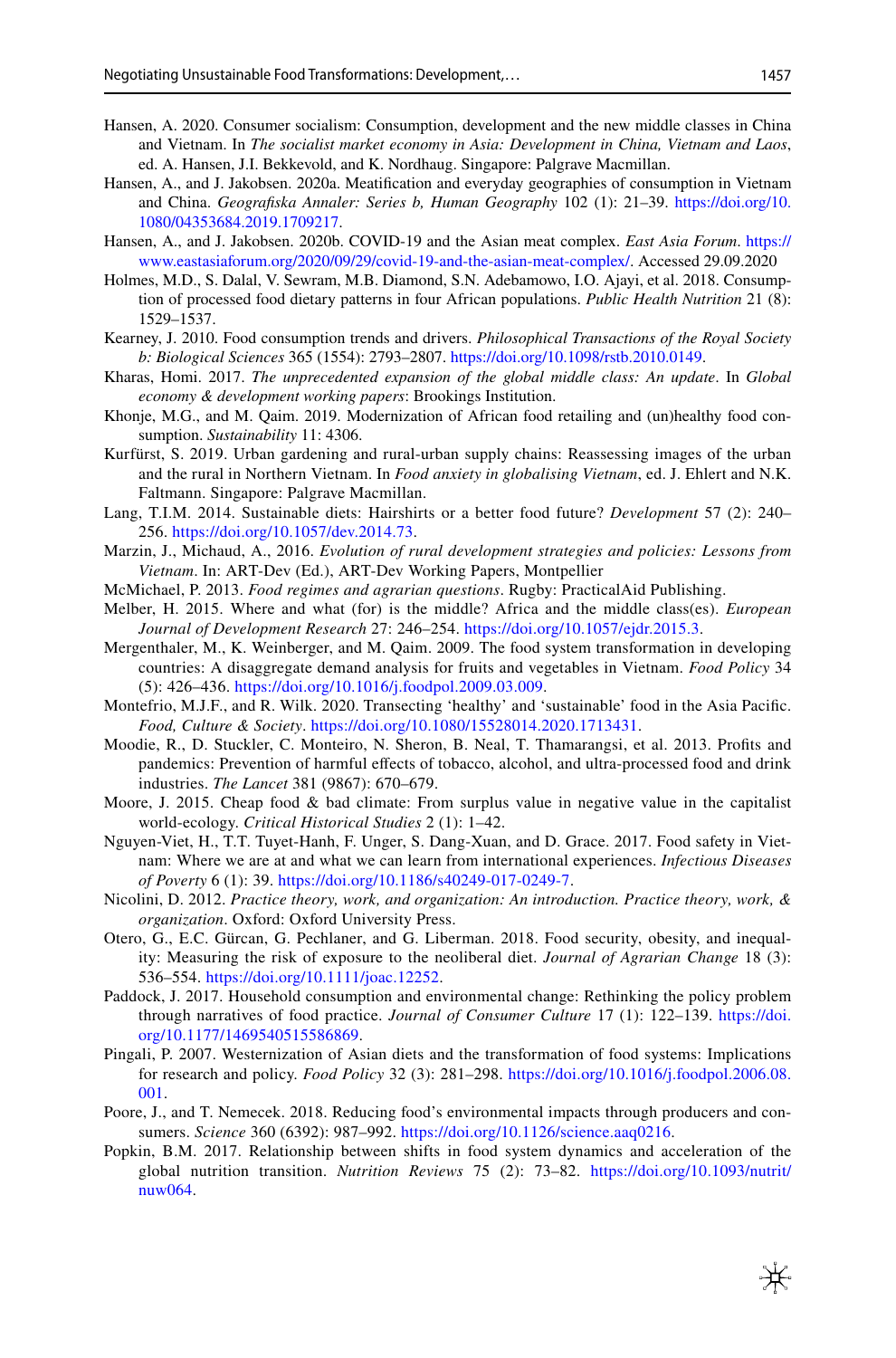- <span id="page-17-4"></span>Popkin, B.M., L.S. Adair, and S.W. Ng. 2012. Global nutrition transition and the pandemic of obesity in developing countries. *Nutrition Reviews* 70 (1): 3–21. [https://doi.org/10.1111/j.1753-4887.2011.](https://doi.org/10.1111/j.1753-4887.2011.00456.x) [00456.x](https://doi.org/10.1111/j.1753-4887.2011.00456.x).
- <span id="page-17-20"></span>Qaim, M. 2017. Globalisation of agrifood systems and sustainable nutrition. *Proceedings of the Nutrition Society* 76 (1): 12–21. <https://doi.org/10.1017/S0029665116000598>.
- <span id="page-17-13"></span>Raneri, J.E., Kennedy, G., Trang Nguyen, Wertheim-Heck, S., Ha Do., de Haan, S. et al. 2019. *Determining Key research areas for healthier diets and sustainable food systems in Viet Nam*, IFPRI Discussion Paper 01872. Hanoi: CGIAR.
- <span id="page-17-17"></span>Raneri, Jessica E., and Sigrid Wertheim-Heck. 2019. Retail diversity for dietary diversity: Resolving food-safety versus nutrition priorities in Hanoi. *UNSCN Nutrition* 44: 61–69.
- <span id="page-17-18"></span>Reardony, T. And Timmer, C.P. 2007. The supermarket revolution with Asian characteristics. In Balisacan, AM and Fuwa, N. (Eds.). *Reasserting the Rural Development Agenda: Lessons Learned and Emerging Challenges in Asia*, Singapore: ISEAS Publishing.
- <span id="page-17-1"></span>Reisch, L.A., and W. Gwozdz. 2019. Healthy diet as a global sustainable development issue: Reasons, relationships and a recommendation. In *Children's rights and sustainable development: interpreting the UNCRC for FUTURE GENERATIONS*, ed. C. Fenton-Glynn, 361–384. Cambridge: Cambridge University Press.
- <span id="page-17-11"></span>Rinkinen, J., E. Shove, and G. Marsden. 2021. *Conceptualising demand: A distinctive approach to consumption and practice*. Oxon: Routledge.
- <span id="page-17-12"></span>Rinkinen, J., E. Shove, and M. Smits. 2019. Cold chains in Hanoi and Bangkok: Changing systems of provision and practice. *Journal of Consumer Culture* 19 (3): 379–397. [https://doi.org/10.1177/](https://doi.org/10.1177/1469540517717783) [1469540517717783](https://doi.org/10.1177/1469540517717783).
- <span id="page-17-7"></span>Sahakian, M., C. Saloma, and S. Erkman, eds. 2016. *Food consumption in the city: Practices and patterns in urban Asia and the Pacifc*. London: Routledge.
- <span id="page-17-14"></span>Saigoneer. 2016*. McDonald's faces stagnant growth in Vietnam as local fast food fad cools down*. [https://](https://saigoneer.com/eat-drink/7953-mcdonald-s-faces-stagnant-growth-in-vietnam-as-local-fast-food-fad-cools-down) [saigoneer.com/eat-drink/7953-mcdonald-s-faces-stagnant-growth-in-vietnam-as-local-fast-food-fad](https://saigoneer.com/eat-drink/7953-mcdonald-s-faces-stagnant-growth-in-vietnam-as-local-fast-food-fad-cools-down)[cools-down](https://saigoneer.com/eat-drink/7953-mcdonald-s-faces-stagnant-growth-in-vietnam-as-local-fast-food-fad-cools-down). Accessed 08.09.2016.
- <span id="page-17-15"></span>Saigoneer. 2017. *Foreign fast food chains stagnate as locals still prefer street food*. 24.08.2017. [https://](https://saigoneer.com/saigon-food-culture/11041-foreign-fast-food-chains-stagnate-as-locals-still-prefer-street-food) [saigoneer.com/saigon-food-culture/11041-foreign-fast-food-chains-stagnate-as-locals-still-prefer](https://saigoneer.com/saigon-food-culture/11041-foreign-fast-food-chains-stagnate-as-locals-still-prefer-street-food)[street-food](https://saigoneer.com/saigon-food-culture/11041-foreign-fast-food-chains-stagnate-as-locals-still-prefer-street-food). Accessed 27.03.20.
- <span id="page-17-19"></span>Shove, E. 2003. *Comfort, cleanliness and convenience: The social organization of normality*. Oxford: Berg.
- <span id="page-17-8"></span>Shove, E. 2014. Putting practice into policy: Reconfguring questions of consumption and climate change. *Contemporary Social Science* 9 (4): 415–429. <https://doi.org/10.1080/21582041.2012.692484>.
- <span id="page-17-9"></span>Shove, E., M. Pantzar, and M. Watson. 2012. *The dynamics of social practice: Everyday life and how it changes*. Los Angeles: Sage.
- <span id="page-17-10"></span>Shove, E., M. Watson, and F. Trentmann. 2018. Infrastructures in practice: Implications for the future. In *Infrastructures in practice: The dynamics of demand in networked societies*, ed. E. Shove and F. Trentmann. London: Routledge.
- <span id="page-17-5"></span>Stuckler, D., M. McKee, S. Ebrahim, and S. Basu. 2012. Manufacturing epidemics: The role of global producers in increased consumption of unhealthy commodities including processed foods, alcohol, and tobacco. *PLOS Medicine* 9 (6): 100.
- <span id="page-17-0"></span>Swinburn, B.A., V.I. Kraak, S. Allender, et al. 2019. The global syndemic of obesity, undernutrition, and climate change: *The Lancet* Commission report. *The Lancet* 393: 791–846.
- <span id="page-17-6"></span>Turner, C., A. Aggarwal, H. Walls, A. Herforth, A. Drewnowski, J. Coates, et al. 2018. Concepts and critical perspectives for food environment research: A global framework with implications for action in low- and middle-income countries. *Global Food Security* 18: 93–101. [https://doi.org/10.1016/j.](https://doi.org/10.1016/j.gfs.2018.08.003) [gfs.2018.08.003.](https://doi.org/10.1016/j.gfs.2018.08.003)
- <span id="page-17-16"></span>Turner, S., Hạnh N. T. 2019. Contesting socialist state visions for modern mobilities: informal motorbike taxi drivers' struggles and strategies on Hanoi's streets Vietnam. *International Development Planning Review* 41 (1): 43–61. <https://doi.org/10.3828/idpr.2018.10>
- <span id="page-17-2"></span>UNEP. 2019a. *Last call for a food systems revolution*. 19.07.2019. [https://www.unenvironment.org/news](https://www.unenvironment.org/news-and-stories/story/last-call-food-systems-revolution)[and-stories/story/last-call-food-systems-revolution](https://www.unenvironment.org/news-and-stories/story/last-call-food-systems-revolution). Accessed 08.05.2020.
- <span id="page-17-3"></span>UNEP. 2019b. *Towards a 'Great Food Transformation'*. 19.02.2019. [https://www.unenvironment.org/](https://www.unenvironment.org/news-and-stories/story/towards-great-food-transformation) [news-and-stories/story/towards-great-food-transformation.](https://www.unenvironment.org/news-and-stories/story/towards-great-food-transformation) Accessed 08.05.20.
- <span id="page-17-21"></span>Vietnam Investment Review. 2018. *117 VinMart+ stores to be launched per day*, 30.12.2018, [https://](https://www.vir.com.vn/117-vinmart-stores-to-be-launched-per-day-64857.html) [www.vir.com.vn/117-vinmart-stores-to-be-launched-per-day-64857.html](https://www.vir.com.vn/117-vinmart-stores-to-be-launched-per-day-64857.html)